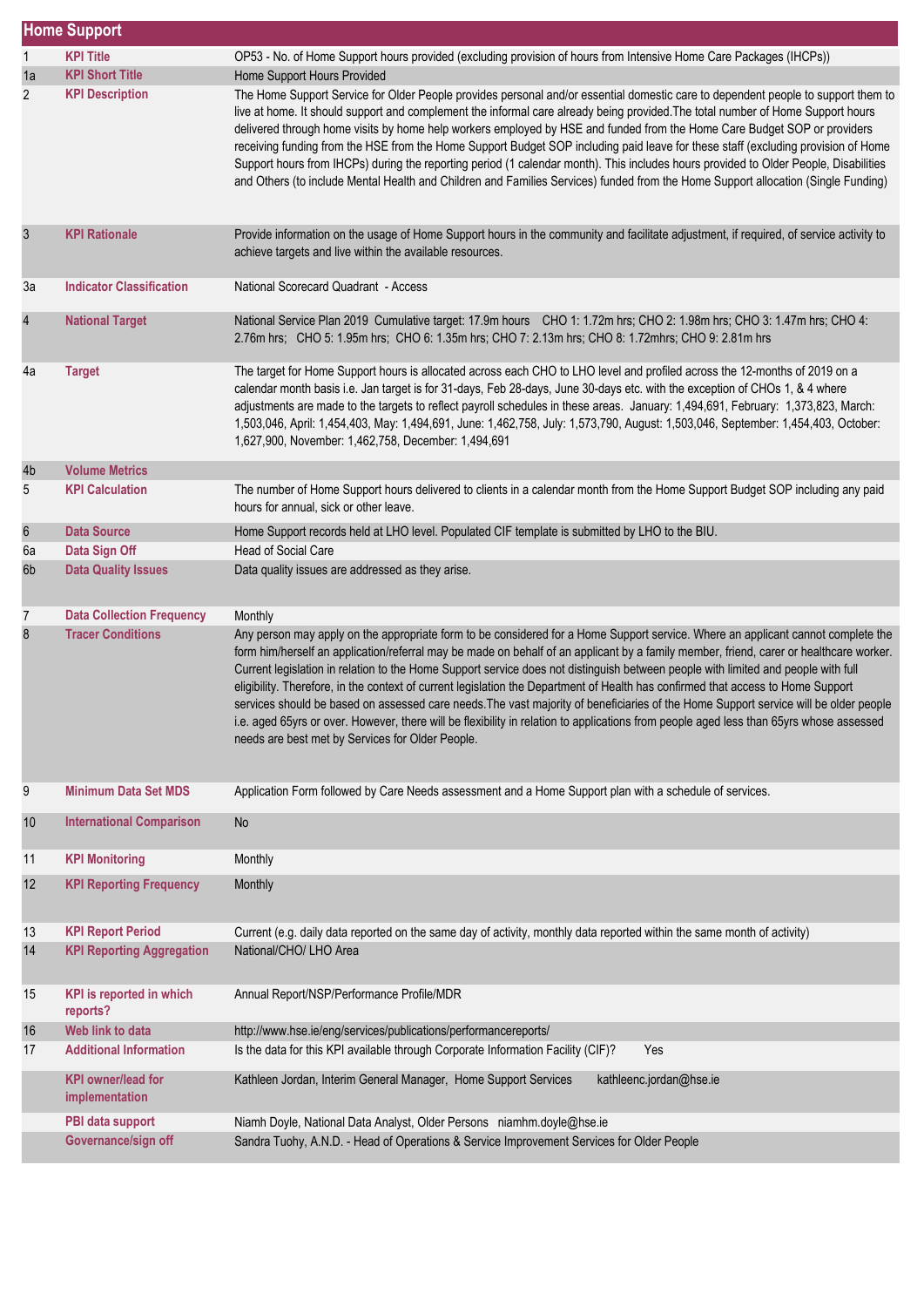|                  | <b>Home Support</b>                         |                                                                                                                                                                                                                                                                                                                                                                                                                                                                                                                                                                                                                                                                                                                                                                                                                                                                                            |  |  |
|------------------|---------------------------------------------|--------------------------------------------------------------------------------------------------------------------------------------------------------------------------------------------------------------------------------------------------------------------------------------------------------------------------------------------------------------------------------------------------------------------------------------------------------------------------------------------------------------------------------------------------------------------------------------------------------------------------------------------------------------------------------------------------------------------------------------------------------------------------------------------------------------------------------------------------------------------------------------------|--|--|
| 1                | <b>KPI Title</b>                            | OP54 - No. of people in receipt of Home Support (excluding provision from Intensive Home Care Packages) - each person counted<br>once only                                                                                                                                                                                                                                                                                                                                                                                                                                                                                                                                                                                                                                                                                                                                                 |  |  |
| 1a               | <b>KPI Short Title</b>                      | No. in receipt of Home Support(excluding IHCPs)                                                                                                                                                                                                                                                                                                                                                                                                                                                                                                                                                                                                                                                                                                                                                                                                                                            |  |  |
| $\overline{2}$   | <b>KPI Description</b>                      | The number of people in receipt of a Home Support service on the last day of the month, categorised by care group (Older People,<br>Disabilities, and Others (to include Mental Health and Children and Families Services) whose hours are funded from the Services for<br>Older People Home Support Budget (Single Funding) This includes clients where the service is provided directly by HSE staff or<br>indirectly by external (not for profit/for profit) providers and excludes clients who are only in receipt of Intensive Home Support<br>Packages. Each client is to be counted in one care group only (where the majority of service is delivered). Home Support services<br>provide personal and/or essential domestic care to dependent people to support them to live at home. It should support and<br>complement the informal care already being provided.                |  |  |
| $\mathsf 3$      | <b>KPI Rationale</b>                        | This metric provides information on the usage of Home Support hours and the number of people supported by the HSE to remain at<br>home.                                                                                                                                                                                                                                                                                                                                                                                                                                                                                                                                                                                                                                                                                                                                                    |  |  |
| Зa               | <b>Indicator Classification</b>             | National Scorecard Quadrant - Access                                                                                                                                                                                                                                                                                                                                                                                                                                                                                                                                                                                                                                                                                                                                                                                                                                                       |  |  |
| $\overline{4}$   | <b>National Target</b>                      | National Service Plan 2019 point in time expected activity - 53,182 CHO 1: 4,427; CHO 2: 6,030; CHO 3: 4,765; CHO 4: 9,006; CHO<br>5: 6,115; CHO 6: 4,349; CHO 7: 6,192; CHO 8: 5,609; CHO 9: 6,689. This metric is point in time only and cannot be aggregated.                                                                                                                                                                                                                                                                                                                                                                                                                                                                                                                                                                                                                           |  |  |
| 4a               | <b>Target</b>                               | Point in Time expected activity of 53,182 applied each month                                                                                                                                                                                                                                                                                                                                                                                                                                                                                                                                                                                                                                                                                                                                                                                                                               |  |  |
| 4b               | <b>Volume Metrics</b>                       |                                                                                                                                                                                                                                                                                                                                                                                                                                                                                                                                                                                                                                                                                                                                                                                                                                                                                            |  |  |
| 5                | <b>KPI Calculation</b>                      | The total number of people receiving Home Support hours (excluding provision from IHCPs) in the LHO on the last day of the reporting<br>month.                                                                                                                                                                                                                                                                                                                                                                                                                                                                                                                                                                                                                                                                                                                                             |  |  |
| $\boldsymbol{6}$ | <b>Data Source</b>                          | Home Support records held at LHO level. Populated CIF template is submitted by LHO to the BIU                                                                                                                                                                                                                                                                                                                                                                                                                                                                                                                                                                                                                                                                                                                                                                                              |  |  |
| 6a               | Data Sign Off                               | <b>Head of Social Care</b>                                                                                                                                                                                                                                                                                                                                                                                                                                                                                                                                                                                                                                                                                                                                                                                                                                                                 |  |  |
| 6b               | <b>Data Quality Issues</b>                  | Data quality issues are addressed as they arise.                                                                                                                                                                                                                                                                                                                                                                                                                                                                                                                                                                                                                                                                                                                                                                                                                                           |  |  |
| 7                | <b>Data Collection Frequency</b>            | Monthly                                                                                                                                                                                                                                                                                                                                                                                                                                                                                                                                                                                                                                                                                                                                                                                                                                                                                    |  |  |
| 8                | <b>Tracer Conditions</b>                    | Any person may apply on the appropriate form to be considered for a Home Support service. Where an applicant cannot complete the<br>form him/herself an application/referral may be made on behalf of an applicant by a family member, friend, carer or healthcare worker.<br>Current legislation in relation to the Home Support service does not distinguish between people with limited and people with full<br>eligibility. Therefore, in the context of current legislation the Department of Health has confirmed that access to Home Support<br>services should be based on assessed care needs. The vast majority of beneficiaries of the Home Support service will be older people<br>i.e. aged 65yrs or over. However, there will be flexibility in relation to applications from people aged less than 65yrs whose assessed<br>needs are best met by Services for Older People. |  |  |
| 9                | <b>Minimum Data Set MDS</b>                 | Application Form followed by Care Needs assessment and a Home Support plan with a schedule of services                                                                                                                                                                                                                                                                                                                                                                                                                                                                                                                                                                                                                                                                                                                                                                                     |  |  |
| $10$             | <b>International Comparison</b>             | <b>No</b>                                                                                                                                                                                                                                                                                                                                                                                                                                                                                                                                                                                                                                                                                                                                                                                                                                                                                  |  |  |
| 11               | <b>KPI Monitoring</b>                       | Monthly                                                                                                                                                                                                                                                                                                                                                                                                                                                                                                                                                                                                                                                                                                                                                                                                                                                                                    |  |  |
| 12               | <b>KPI Reporting Frequency</b>              | Monthly                                                                                                                                                                                                                                                                                                                                                                                                                                                                                                                                                                                                                                                                                                                                                                                                                                                                                    |  |  |
| 13               | <b>KPI Report Period</b>                    | Current (e.g. daily data reported on the same day of activity, monthly data reported within the same month of activity)                                                                                                                                                                                                                                                                                                                                                                                                                                                                                                                                                                                                                                                                                                                                                                    |  |  |
| 14               | <b>KPI Reporting Aggregation</b>            | National/CHO/ LHO Area                                                                                                                                                                                                                                                                                                                                                                                                                                                                                                                                                                                                                                                                                                                                                                                                                                                                     |  |  |
| 15               | KPI is reported in which<br>reports?        | NSP/Annual Report/Performance Profile/MDR                                                                                                                                                                                                                                                                                                                                                                                                                                                                                                                                                                                                                                                                                                                                                                                                                                                  |  |  |
| 16               | Web link to data                            | http://www.hse.ie/eng/services/publications/performancereports/                                                                                                                                                                                                                                                                                                                                                                                                                                                                                                                                                                                                                                                                                                                                                                                                                            |  |  |
| 17               | <b>Additional Information</b>               | Is the data for this KPI available through Corporate Information Facility (CIF)?<br>Yes                                                                                                                                                                                                                                                                                                                                                                                                                                                                                                                                                                                                                                                                                                                                                                                                    |  |  |
|                  | <b>KPI</b> owner/lead for<br>implementation | Kathleen Jordan, Interim General Manager, Home Support Service<br>kathleenc.jordan@hse.ie                                                                                                                                                                                                                                                                                                                                                                                                                                                                                                                                                                                                                                                                                                                                                                                                  |  |  |
|                  | PBI data support                            | Niamh Doyle, National Data Analyst, Older Persons niamhm.doyle@hse.ie                                                                                                                                                                                                                                                                                                                                                                                                                                                                                                                                                                                                                                                                                                                                                                                                                      |  |  |
|                  | Governance/sign off                         | Sandra Tuohy, A.N.D. - Head of Operations & Service Improvement Services for Older People                                                                                                                                                                                                                                                                                                                                                                                                                                                                                                                                                                                                                                                                                                                                                                                                  |  |  |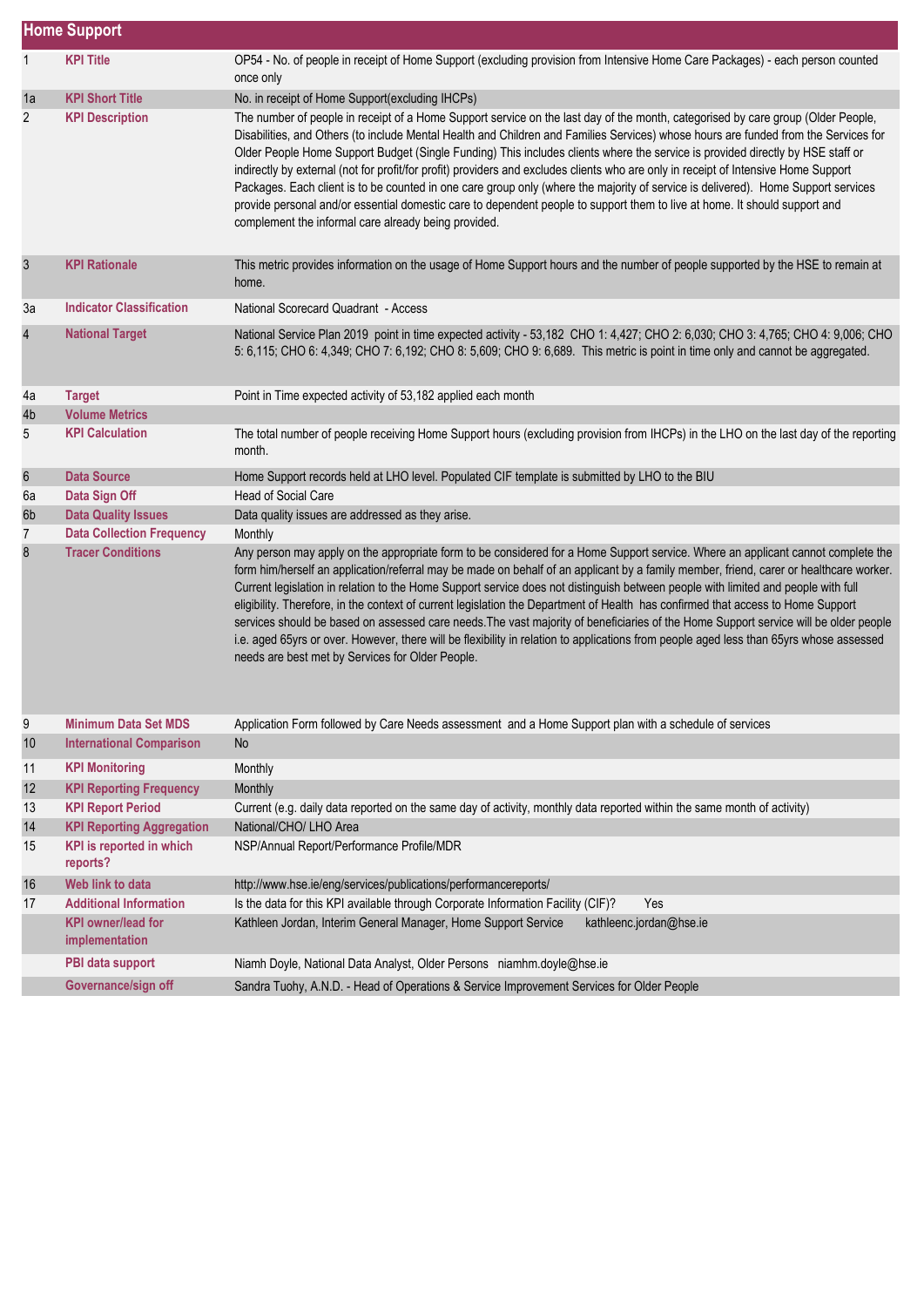| <b>IHCP</b>      |                                             |                                                                                                                                                                                                                                                                                                                                                                                                                                                                                                                                                                                                                                                                                                                                                                                                                                                                                                                                                               |
|------------------|---------------------------------------------|---------------------------------------------------------------------------------------------------------------------------------------------------------------------------------------------------------------------------------------------------------------------------------------------------------------------------------------------------------------------------------------------------------------------------------------------------------------------------------------------------------------------------------------------------------------------------------------------------------------------------------------------------------------------------------------------------------------------------------------------------------------------------------------------------------------------------------------------------------------------------------------------------------------------------------------------------------------|
| $\mathbf{1}$     | <b>KPI Title</b>                            | OP 51 No. of Home Support hours provided from Intensive Home Care Packages (IHCPs)                                                                                                                                                                                                                                                                                                                                                                                                                                                                                                                                                                                                                                                                                                                                                                                                                                                                            |
| 1a               | <b>KPI Short Title</b>                      | Home Support Hours - IHCPs                                                                                                                                                                                                                                                                                                                                                                                                                                                                                                                                                                                                                                                                                                                                                                                                                                                                                                                                    |
| 2                | <b>KPI Description</b>                      | An Intensive Home Care Package consists of community services and supports which may be provided to clients with higher levels of<br>assessed care needs or complexity, in receipt of a high value of supports in the community to: a) return home from hospital or<br>residential care or b) prevent attendance/admission to A&E/Acute Hospital or c) prevent or delay admission to long term residential<br>care The total number of Home Support hours delivered through home visits by home help workers employed by HSE and funded<br>from the Intensive Home Care Budget SOP or providers receiving funding from the HSE from the Intensive Home Care Budget SOP<br>including paid leave for these staff (excluding provision of home care hours from IHCPs) during the reporting period (1 calendar<br>month).                                                                                                                                         |
| 3                | <b>KPI Rationale</b>                        | Provide information on the usage of Home Support hours in the community from Intensive Home Care Packages and facilitate<br>adjustment, if required, of service activity to achieve targets and live within the available resources.                                                                                                                                                                                                                                                                                                                                                                                                                                                                                                                                                                                                                                                                                                                          |
| Зa               | <b>Indicator Classification</b>             | National Scorecard Quadrant - Access                                                                                                                                                                                                                                                                                                                                                                                                                                                                                                                                                                                                                                                                                                                                                                                                                                                                                                                          |
| 4                | <b>National Target</b>                      | National Service Plan 2019 Cumulative target: 360,000 hours - National Target.                                                                                                                                                                                                                                                                                                                                                                                                                                                                                                                                                                                                                                                                                                                                                                                                                                                                                |
| 4a               | <b>Target</b>                               | Target is applied at national level only. 360,000 hours - Jan: 30,575; Feb: 27,616; March 30,575; April: 29,589; May: 30,575; June:<br>29,589; July: 30,575; Aug: 30,575; Sept: 29,5689; Oct: 30,575; Nov: 29,589; Dec: 30,578                                                                                                                                                                                                                                                                                                                                                                                                                                                                                                                                                                                                                                                                                                                                |
| 4b               | <b>Volume Metrics</b>                       |                                                                                                                                                                                                                                                                                                                                                                                                                                                                                                                                                                                                                                                                                                                                                                                                                                                                                                                                                               |
| 5                | <b>KPI Calculation</b>                      | The number of Home Support hours delivered to clients in a calendar month from the Intensive Home Care Package Budget SOP<br>including any paid hours for annual, sick or other leave.                                                                                                                                                                                                                                                                                                                                                                                                                                                                                                                                                                                                                                                                                                                                                                        |
| $\boldsymbol{6}$ | <b>Data Source</b>                          | Intensive Home Care Package records held at LHO level. Populated CIF template is submitted by LHO to the BIU.                                                                                                                                                                                                                                                                                                                                                                                                                                                                                                                                                                                                                                                                                                                                                                                                                                                 |
| 6a               | Data Sign Off                               | Head of Social Care                                                                                                                                                                                                                                                                                                                                                                                                                                                                                                                                                                                                                                                                                                                                                                                                                                                                                                                                           |
| 6b               | <b>Data Quality Issues</b>                  | Data quality issues are addressed as they arise.                                                                                                                                                                                                                                                                                                                                                                                                                                                                                                                                                                                                                                                                                                                                                                                                                                                                                                              |
| $\overline{7}$   | <b>Data Collection Frequency</b>            | Monthly                                                                                                                                                                                                                                                                                                                                                                                                                                                                                                                                                                                                                                                                                                                                                                                                                                                                                                                                                       |
| 8                | <b>Tracer Conditions</b>                    | Any person may apply on the appropriate form to be considered for an Intensive Home Care Package (IHCP). Where an applicant<br>cannot complete the form him/herself an application/referral may be made on behalf of an applicant by a family member, friend, carer<br>or healthcare worker. Current legislation in relation to the Home Support service does not distinguish between people with limited and<br>people with full eligibility. Therefore, in the context of current legislation the Department of Health has confirmed that access to Home<br>Support Services and Intensive Home Care Packages should be based on assessed care needs. The vast majority of beneficiaries of<br>IHCPs will be older people i.e. aged 65yrs or over. However, there will be flexibility in relation to applications from people aged less<br>than 65yrs whose assessed needs are best met by Services for Older People e.g. people with early onset dementia. |
| 9                | <b>Minimum Data Set MDS</b>                 | Application Form followed by Care Needs assessment and a home care plan with a schedule of services.                                                                                                                                                                                                                                                                                                                                                                                                                                                                                                                                                                                                                                                                                                                                                                                                                                                          |
| 10               | <b>International Comparison</b>             | <b>No</b>                                                                                                                                                                                                                                                                                                                                                                                                                                                                                                                                                                                                                                                                                                                                                                                                                                                                                                                                                     |
| 11               | <b>KPI Monitoring</b>                       | Monthly                                                                                                                                                                                                                                                                                                                                                                                                                                                                                                                                                                                                                                                                                                                                                                                                                                                                                                                                                       |
| 12               | <b>KPI Reporting Frequency</b>              | Monthly                                                                                                                                                                                                                                                                                                                                                                                                                                                                                                                                                                                                                                                                                                                                                                                                                                                                                                                                                       |
| 13               | <b>KPI Report Period</b>                    | Current (e.g. daily data reported on the same day of activity, monthly data reported within the same month of activity)                                                                                                                                                                                                                                                                                                                                                                                                                                                                                                                                                                                                                                                                                                                                                                                                                                       |
| 14               | <b>KPI Reporting Aggregation</b>            | National/CHO/ LHO Area/                                                                                                                                                                                                                                                                                                                                                                                                                                                                                                                                                                                                                                                                                                                                                                                                                                                                                                                                       |
| 15               | <b>KPI</b> is reported in which<br>reports? | NSP/Annual Report/ Performance Profile/MDR                                                                                                                                                                                                                                                                                                                                                                                                                                                                                                                                                                                                                                                                                                                                                                                                                                                                                                                    |
| 16               | Web link to data                            | http://www.hse.ie/eng/services/publications/performancereports/                                                                                                                                                                                                                                                                                                                                                                                                                                                                                                                                                                                                                                                                                                                                                                                                                                                                                               |
| 17               | <b>Additional Information</b>               | Is the data for this KPI available through Corporate Information Facility (CIF)?<br>Yes                                                                                                                                                                                                                                                                                                                                                                                                                                                                                                                                                                                                                                                                                                                                                                                                                                                                       |
|                  | <b>KPI</b> owner/lead for<br>implementation | Kathleen Jordan, Interim General Manager, Home Support Service<br>kathleenc.jordan@hse.ie                                                                                                                                                                                                                                                                                                                                                                                                                                                                                                                                                                                                                                                                                                                                                                                                                                                                     |
|                  | PBI data support                            | Niamh Doyle, National Data Analyst, Older Persons niamhm.doyle@hse.ie                                                                                                                                                                                                                                                                                                                                                                                                                                                                                                                                                                                                                                                                                                                                                                                                                                                                                         |
|                  | Governance/sign off                         | Sandra Tuohy, A.N.D. - Head of Operations & Service Improvement Services for Older People                                                                                                                                                                                                                                                                                                                                                                                                                                                                                                                                                                                                                                                                                                                                                                                                                                                                     |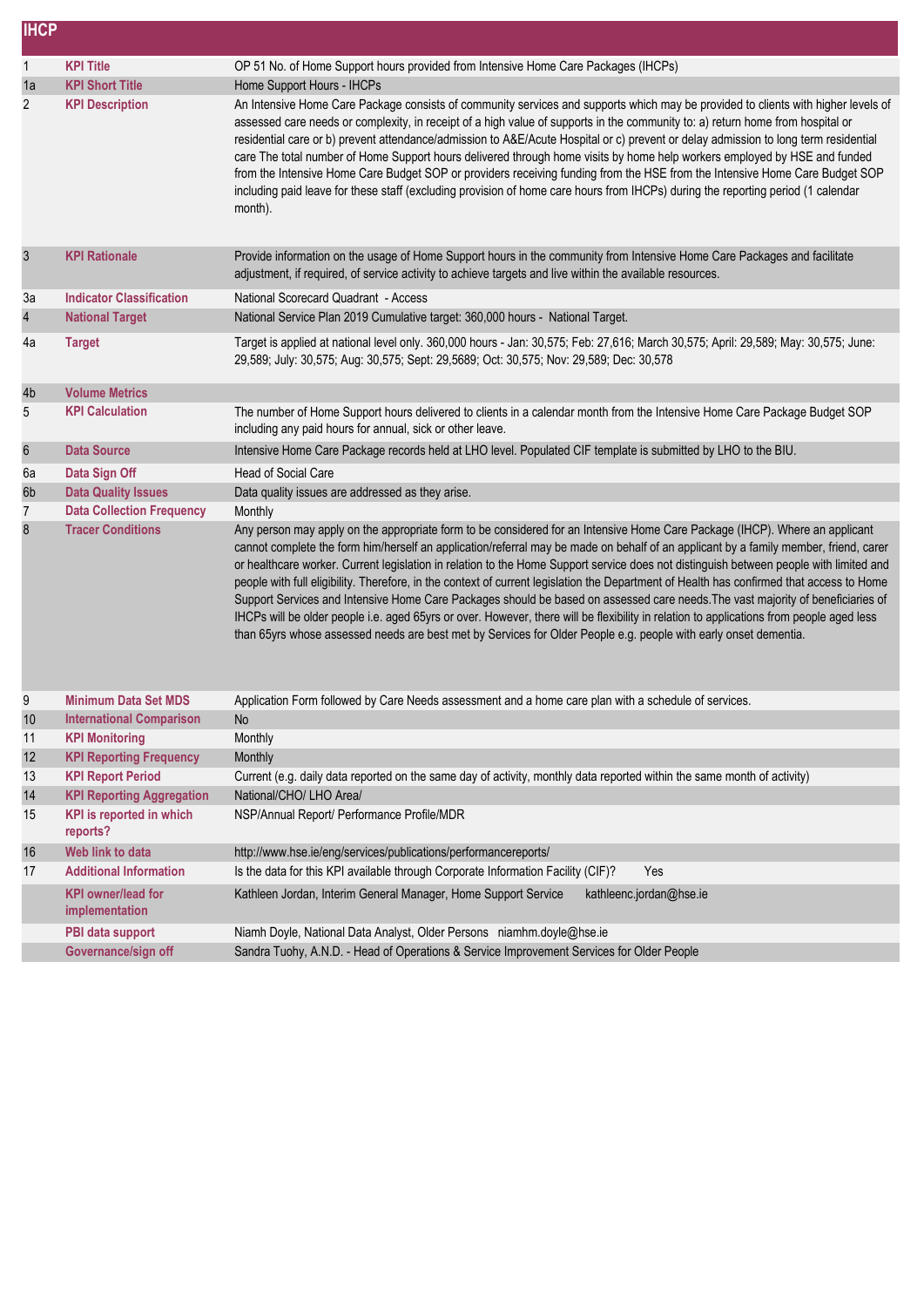| <b>IHCP</b>          |                                                                |                                                                                                                                                                                                                                                                                                                                                                                                                                                                                                                                                                                                                                                                                                                                                                                                                                                                                                                                                                                                                                                                                                                                                                                                                                                                                                                                                                                                                                                                                                                                                                                                                                                                                                                                                                                                                                                                                                                                                                                                                                                                                                                                                                                                                                                                 |
|----------------------|----------------------------------------------------------------|-----------------------------------------------------------------------------------------------------------------------------------------------------------------------------------------------------------------------------------------------------------------------------------------------------------------------------------------------------------------------------------------------------------------------------------------------------------------------------------------------------------------------------------------------------------------------------------------------------------------------------------------------------------------------------------------------------------------------------------------------------------------------------------------------------------------------------------------------------------------------------------------------------------------------------------------------------------------------------------------------------------------------------------------------------------------------------------------------------------------------------------------------------------------------------------------------------------------------------------------------------------------------------------------------------------------------------------------------------------------------------------------------------------------------------------------------------------------------------------------------------------------------------------------------------------------------------------------------------------------------------------------------------------------------------------------------------------------------------------------------------------------------------------------------------------------------------------------------------------------------------------------------------------------------------------------------------------------------------------------------------------------------------------------------------------------------------------------------------------------------------------------------------------------------------------------------------------------------------------------------------------------|
| 1                    | <b>KPI Title</b>                                               | OP4 - Total number of persons in receipt of an Intensive Home Care Package (IHCP)                                                                                                                                                                                                                                                                                                                                                                                                                                                                                                                                                                                                                                                                                                                                                                                                                                                                                                                                                                                                                                                                                                                                                                                                                                                                                                                                                                                                                                                                                                                                                                                                                                                                                                                                                                                                                                                                                                                                                                                                                                                                                                                                                                               |
| 1a                   | <b>KPI Short Title</b>                                         | No of IHCPs in place                                                                                                                                                                                                                                                                                                                                                                                                                                                                                                                                                                                                                                                                                                                                                                                                                                                                                                                                                                                                                                                                                                                                                                                                                                                                                                                                                                                                                                                                                                                                                                                                                                                                                                                                                                                                                                                                                                                                                                                                                                                                                                                                                                                                                                            |
| 2                    | <b>KPI Description</b>                                         | Number of named person in receipt of an Intensive Home Care Package (IHCP) at a point in time (on the last day of the reporting<br>period). An Intensive Home Care Package consists of community services and supports which may be provided to clients with higher<br>levels of assessed care needs or complexity, in receipt of a high value of supports in the community to: a) return home from hospital or<br>residential care or b) prevent attendance/admission to A&E/Acute Hospital or c) prevent or delay admission to long term residential<br>care. Intensive HCPs (IHCPs) relates to those Home Support clients with levels of service, over and above normal levels available<br>from Home Care services, which is provided to support the assessed needs of the applicant and would usually involve Home Support<br>services valued in excess of €800 per week to be classed as an IHCP. IHCPs do not replace existing services. A significant proportion<br>of Intensive home care packages are delivered to support persons with dementia. There is no requirement that an applicant should<br>have a medical card in order to apply to be considered for an Intensive Home Care Package. An IHCP is allocated based on assessed<br>care need within the limit of the resources available for the Service. To comply with the policy objectives of the scheme, the vast<br>majority of beneficiaries of the Scheme will be older people i.e. aged 65 or over. However, there will be flexibility in relation to<br>applications from people approaching 65 years. In addition some people aged less than 65 years, for example a person who has<br>developed early onset dementia (and where their assessed needs can be best met by Services for Older People), may also be<br>considered as exceptional cases for the IHC Service. Applications from people aged under 65 years will need to be approved by the<br>General Manager. Enhanced level of community services is any additional level of services, over and above mainstream Home<br>Support services which is provided to support the assessed needs of the applicant (National Guidelines & Procedures for the Home<br>Support Service (Single Funded Service for Older People) |
| $\sqrt{3}$           | <b>KPI Rationale</b>                                           | Monitor and Measure provision of service and report on activity against NSP. A separate funding stream has been provided for<br>Intensive Home Care Package Service (from the NHSS sub-head). Therefore, there is a requirement to monitor provision of service<br>and report on activity; provide analysis of provision of enhanced public community services.                                                                                                                                                                                                                                                                                                                                                                                                                                                                                                                                                                                                                                                                                                                                                                                                                                                                                                                                                                                                                                                                                                                                                                                                                                                                                                                                                                                                                                                                                                                                                                                                                                                                                                                                                                                                                                                                                                 |
| За                   | <b>Indicator Classification</b>                                | National Scorecard Quadrant - Access                                                                                                                                                                                                                                                                                                                                                                                                                                                                                                                                                                                                                                                                                                                                                                                                                                                                                                                                                                                                                                                                                                                                                                                                                                                                                                                                                                                                                                                                                                                                                                                                                                                                                                                                                                                                                                                                                                                                                                                                                                                                                                                                                                                                                            |
| $\overline{4}$       | <b>National Target</b>                                         | National Service Plan National 2019 Point in Time target: 235.                                                                                                                                                                                                                                                                                                                                                                                                                                                                                                                                                                                                                                                                                                                                                                                                                                                                                                                                                                                                                                                                                                                                                                                                                                                                                                                                                                                                                                                                                                                                                                                                                                                                                                                                                                                                                                                                                                                                                                                                                                                                                                                                                                                                  |
| 4a                   | <b>Target</b>                                                  | Target of 235 applied each month of 2019 at a national level                                                                                                                                                                                                                                                                                                                                                                                                                                                                                                                                                                                                                                                                                                                                                                                                                                                                                                                                                                                                                                                                                                                                                                                                                                                                                                                                                                                                                                                                                                                                                                                                                                                                                                                                                                                                                                                                                                                                                                                                                                                                                                                                                                                                    |
| 4b                   | <b>Volume Metrics</b>                                          |                                                                                                                                                                                                                                                                                                                                                                                                                                                                                                                                                                                                                                                                                                                                                                                                                                                                                                                                                                                                                                                                                                                                                                                                                                                                                                                                                                                                                                                                                                                                                                                                                                                                                                                                                                                                                                                                                                                                                                                                                                                                                                                                                                                                                                                                 |
| 5                    | <b>KPI Calculation</b>                                         | Total number of people in receipt of an Intensive Home Care Package on the last day of the month. = No. at start of month + no. of<br>now oliante no cascad during the month                                                                                                                                                                                                                                                                                                                                                                                                                                                                                                                                                                                                                                                                                                                                                                                                                                                                                                                                                                                                                                                                                                                                                                                                                                                                                                                                                                                                                                                                                                                                                                                                                                                                                                                                                                                                                                                                                                                                                                                                                                                                                    |
| 6                    | Data Source                                                    | Intensive Home Care Package records held at LHO level. Populated CIF template is submitted by LHO to the BIU.                                                                                                                                                                                                                                                                                                                                                                                                                                                                                                                                                                                                                                                                                                                                                                                                                                                                                                                                                                                                                                                                                                                                                                                                                                                                                                                                                                                                                                                                                                                                                                                                                                                                                                                                                                                                                                                                                                                                                                                                                                                                                                                                                   |
| 6a                   | Data Sign Off                                                  | <b>Head of Social Care</b>                                                                                                                                                                                                                                                                                                                                                                                                                                                                                                                                                                                                                                                                                                                                                                                                                                                                                                                                                                                                                                                                                                                                                                                                                                                                                                                                                                                                                                                                                                                                                                                                                                                                                                                                                                                                                                                                                                                                                                                                                                                                                                                                                                                                                                      |
| 6b<br>$\overline{7}$ | <b>Data Quality Issues</b><br><b>Data Collection Frequency</b> | Data quality issues are addressed as they arise.<br>Monthly                                                                                                                                                                                                                                                                                                                                                                                                                                                                                                                                                                                                                                                                                                                                                                                                                                                                                                                                                                                                                                                                                                                                                                                                                                                                                                                                                                                                                                                                                                                                                                                                                                                                                                                                                                                                                                                                                                                                                                                                                                                                                                                                                                                                     |
|                      | <b>Tracer Conditions</b>                                       | Any person may apply on the appropriate form to be considered for an Intensive Home Care Package. Where an applicant cannot<br>complete the form him/herself an application/referral may be made on behalf of an applicant by a family member, friend, carer or<br>healthcare worker. Intensive Home Care Packages will be allocated and approved based on assessed care need within the limit of the<br>resources available for the Service.                                                                                                                                                                                                                                                                                                                                                                                                                                                                                                                                                                                                                                                                                                                                                                                                                                                                                                                                                                                                                                                                                                                                                                                                                                                                                                                                                                                                                                                                                                                                                                                                                                                                                                                                                                                                                   |
| 9                    | <b>Minimum Data Set MDS</b>                                    | Completed application form followed by a Care Needs Assessment. The assessment, by HSE health professionals will recommend<br>what services/supports, if any, are required over and above what is available from mainstream community services or available from<br>standard Home Care Services. In order to allocate an Intensive Home Care service the care needs assessment must confirm that<br>enhanced levels of service/support are recommended. If the care needs assessment indicates that additional services/supports<br>through the Intensive Home Care service are not appropriate or required the application for an Intensive Home Care Package will be<br>refused.                                                                                                                                                                                                                                                                                                                                                                                                                                                                                                                                                                                                                                                                                                                                                                                                                                                                                                                                                                                                                                                                                                                                                                                                                                                                                                                                                                                                                                                                                                                                                                              |
| 10                   | <b>International Comparison</b>                                | <b>No</b>                                                                                                                                                                                                                                                                                                                                                                                                                                                                                                                                                                                                                                                                                                                                                                                                                                                                                                                                                                                                                                                                                                                                                                                                                                                                                                                                                                                                                                                                                                                                                                                                                                                                                                                                                                                                                                                                                                                                                                                                                                                                                                                                                                                                                                                       |
| 11                   | <b>KPI Monitoring</b>                                          | Monthly                                                                                                                                                                                                                                                                                                                                                                                                                                                                                                                                                                                                                                                                                                                                                                                                                                                                                                                                                                                                                                                                                                                                                                                                                                                                                                                                                                                                                                                                                                                                                                                                                                                                                                                                                                                                                                                                                                                                                                                                                                                                                                                                                                                                                                                         |
| 12                   | <b>KPI Reporting Frequency</b>                                 | Monthly                                                                                                                                                                                                                                                                                                                                                                                                                                                                                                                                                                                                                                                                                                                                                                                                                                                                                                                                                                                                                                                                                                                                                                                                                                                                                                                                                                                                                                                                                                                                                                                                                                                                                                                                                                                                                                                                                                                                                                                                                                                                                                                                                                                                                                                         |
| 13                   | <b>KPI Report Period</b>                                       | Current (e.g. daily data reported on the same day of activity, monthly data reported within the same month of activity)                                                                                                                                                                                                                                                                                                                                                                                                                                                                                                                                                                                                                                                                                                                                                                                                                                                                                                                                                                                                                                                                                                                                                                                                                                                                                                                                                                                                                                                                                                                                                                                                                                                                                                                                                                                                                                                                                                                                                                                                                                                                                                                                         |
| 14                   | <b>KPI Reporting Aggregation</b>                               | National/CHO/ LHO Area                                                                                                                                                                                                                                                                                                                                                                                                                                                                                                                                                                                                                                                                                                                                                                                                                                                                                                                                                                                                                                                                                                                                                                                                                                                                                                                                                                                                                                                                                                                                                                                                                                                                                                                                                                                                                                                                                                                                                                                                                                                                                                                                                                                                                                          |
| 15                   | KPI is reported in which<br>reports?                           | Annual Report/NSP/Performance Profile/MDR                                                                                                                                                                                                                                                                                                                                                                                                                                                                                                                                                                                                                                                                                                                                                                                                                                                                                                                                                                                                                                                                                                                                                                                                                                                                                                                                                                                                                                                                                                                                                                                                                                                                                                                                                                                                                                                                                                                                                                                                                                                                                                                                                                                                                       |
| 16                   | Web link to data                                               | http://www.hse.ie/eng/services/publications/performancereports/                                                                                                                                                                                                                                                                                                                                                                                                                                                                                                                                                                                                                                                                                                                                                                                                                                                                                                                                                                                                                                                                                                                                                                                                                                                                                                                                                                                                                                                                                                                                                                                                                                                                                                                                                                                                                                                                                                                                                                                                                                                                                                                                                                                                 |
| 17                   | <b>Additional Information</b>                                  | Is the data for this KPI available through Corporate Information Facility (CIF)?<br>Yes                                                                                                                                                                                                                                                                                                                                                                                                                                                                                                                                                                                                                                                                                                                                                                                                                                                                                                                                                                                                                                                                                                                                                                                                                                                                                                                                                                                                                                                                                                                                                                                                                                                                                                                                                                                                                                                                                                                                                                                                                                                                                                                                                                         |
|                      | <b>KPI</b> owner/lead for<br>implementation                    | Kathleen Jordan, Interim General Manager, Home Support Service<br>kathleenc.jordan@hse.ie                                                                                                                                                                                                                                                                                                                                                                                                                                                                                                                                                                                                                                                                                                                                                                                                                                                                                                                                                                                                                                                                                                                                                                                                                                                                                                                                                                                                                                                                                                                                                                                                                                                                                                                                                                                                                                                                                                                                                                                                                                                                                                                                                                       |
|                      | PBI data support                                               | Niamh Doyle, National Data Analyst, Older Persons niamhm.doyle@hse.ie                                                                                                                                                                                                                                                                                                                                                                                                                                                                                                                                                                                                                                                                                                                                                                                                                                                                                                                                                                                                                                                                                                                                                                                                                                                                                                                                                                                                                                                                                                                                                                                                                                                                                                                                                                                                                                                                                                                                                                                                                                                                                                                                                                                           |
|                      | Governance/sign off                                            | Sandra Tuohy, A.N.D. - Head of Operations & Service Improvement Services for Older People                                                                                                                                                                                                                                                                                                                                                                                                                                                                                                                                                                                                                                                                                                                                                                                                                                                                                                                                                                                                                                                                                                                                                                                                                                                                                                                                                                                                                                                                                                                                                                                                                                                                                                                                                                                                                                                                                                                                                                                                                                                                                                                                                                       |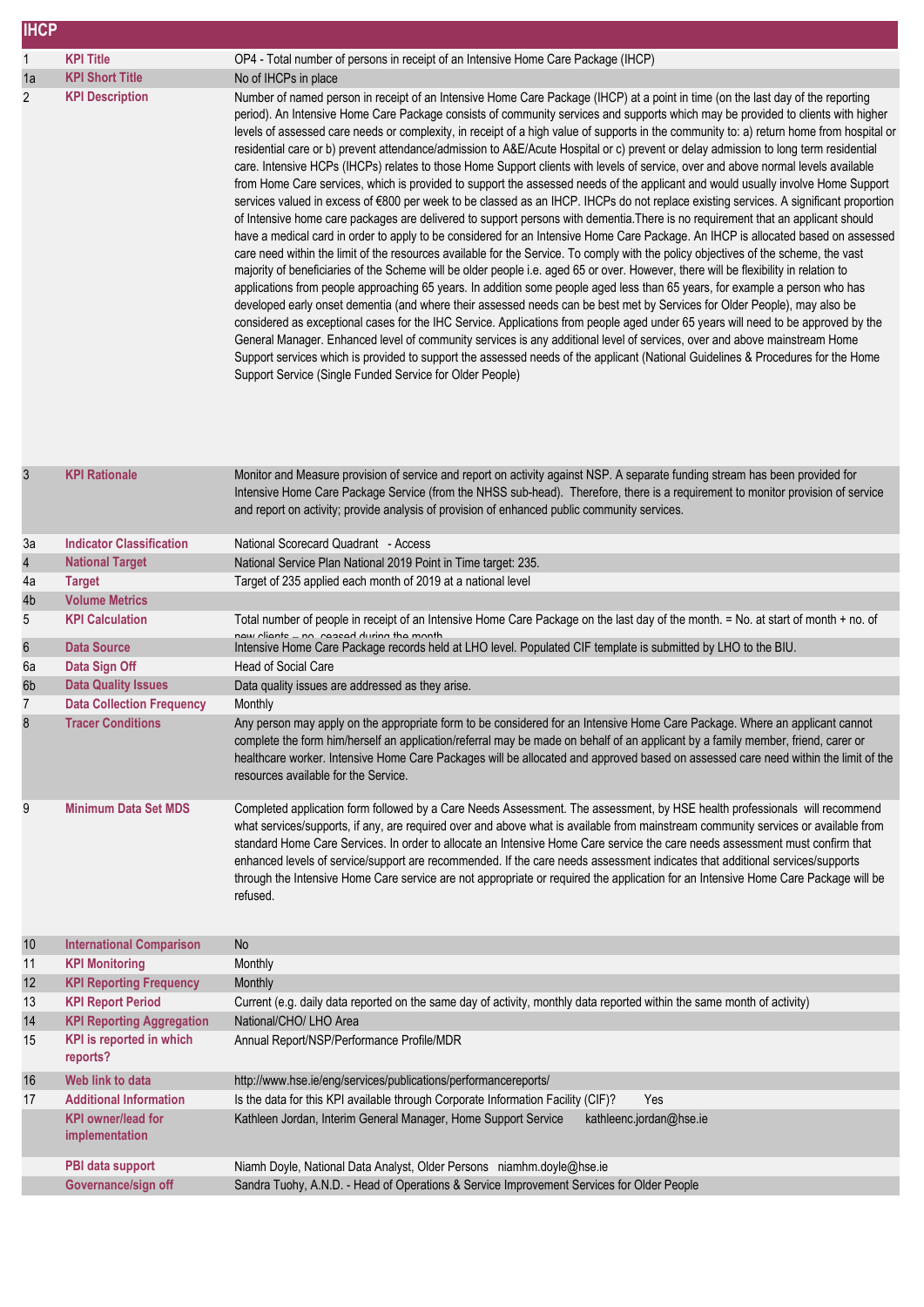| <b>IHCP</b>      |                                             |                                                                                                                                                                                                                                                                                                                                                                                                                                                                                                                                                                                                                         |
|------------------|---------------------------------------------|-------------------------------------------------------------------------------------------------------------------------------------------------------------------------------------------------------------------------------------------------------------------------------------------------------------------------------------------------------------------------------------------------------------------------------------------------------------------------------------------------------------------------------------------------------------------------------------------------------------------------|
| $\mathbf{1}$     | <b>KPI Title</b>                            | OP40 - % of clients in receipt of an Intensive Home Care Package (IHCP) with a key worker assigned                                                                                                                                                                                                                                                                                                                                                                                                                                                                                                                      |
| 1a               | <b>KPI Short Title</b>                      | % of IHCPs with key worker                                                                                                                                                                                                                                                                                                                                                                                                                                                                                                                                                                                              |
| $\overline{2}$   | <b>KPI Description</b>                      | % of clients in receipt of an Intensive Home Care Package (IHCP) on last day of the month who have a named key worker who will<br>liaise with the client and the family                                                                                                                                                                                                                                                                                                                                                                                                                                                 |
| 3                | <b>KPI Rationale</b>                        | Monitor and Measure provision of service against NSP. A separate funding stream has been provided for Intensive Home Care<br>Services (from the NHSS sub-head). Therefore there is a requirement to monitor provision of service and report on activity; provide<br>analysis of provision of enhanced public community services.                                                                                                                                                                                                                                                                                        |
| 3a               | <b>Indicator Classification</b>             | National Scorecard Quadrant<br>Access                                                                                                                                                                                                                                                                                                                                                                                                                                                                                                                                                                                   |
| 4                | <b>National Target</b>                      | National Service Plan point in time target 2019: 100% applied at National Level and CHO level. This is a Point in Time Metric                                                                                                                                                                                                                                                                                                                                                                                                                                                                                           |
| 4a               | <b>Target</b>                               | Target is Point in Time - 100% target applied each month                                                                                                                                                                                                                                                                                                                                                                                                                                                                                                                                                                |
| 4b               | <b>Volume Metrics</b>                       |                                                                                                                                                                                                                                                                                                                                                                                                                                                                                                                                                                                                                         |
| 5                | <b>KPI Calculation</b>                      | Number of clients in receipt of an IHCP on the last day of the month who have a key worker assigned divided by the total number of<br>clients in receipt of an IHCP on the last day of the month multiplied by 100. This a point in time data e.g 90 clients in receipt of an<br>IHCP on 31st October, 85 clients in receipt of an IHCP have a key worker assigned on 31st October - 85/90 x100 = 94.4%                                                                                                                                                                                                                 |
| $\boldsymbol{6}$ | <b>Data Source</b>                          | Intensive Home Care Package records held at LHO level. Populated CIF template is submitted by LHO to the BIU.                                                                                                                                                                                                                                                                                                                                                                                                                                                                                                           |
| 6а               | Data Sign Off                               | Head of Social Care                                                                                                                                                                                                                                                                                                                                                                                                                                                                                                                                                                                                     |
| 6b               | <b>Data Quality Issues</b>                  | Data quality issues are addressed as they arise.                                                                                                                                                                                                                                                                                                                                                                                                                                                                                                                                                                        |
| 7                | <b>Data Collection Frequency</b>            | Monthly                                                                                                                                                                                                                                                                                                                                                                                                                                                                                                                                                                                                                 |
| 8                | <b>Tracer Conditions</b>                    | Any person may apply on the appropriate form to be considered for an Intensive HCP. Where an applicant cannot complete the form<br>him/herself an application/referral may be made on behalf of an applicant by a family member, friend, carer or healthcare worker. An<br>Intensive HCP will be allocated and approved on the basis of assessed care need, within targeted areas, within the limit of the<br>resources available for the Service. A named key worker is assigned to each IHCP client on approval and key worker information is<br>updated monthly in returns to Services for Older People Specialists. |
| 9                | <b>Minimum Data Set MDS</b>                 | Application form, Approval Form or Client's Care Plan specifying name of key worker.                                                                                                                                                                                                                                                                                                                                                                                                                                                                                                                                    |
| 10               | <b>International Comparison</b>             | Not applicable                                                                                                                                                                                                                                                                                                                                                                                                                                                                                                                                                                                                          |
| 11               | <b>KPI Monitoring</b>                       | Monthly                                                                                                                                                                                                                                                                                                                                                                                                                                                                                                                                                                                                                 |
| 12               | <b>KPI Reporting Frequency</b>              | Monthly                                                                                                                                                                                                                                                                                                                                                                                                                                                                                                                                                                                                                 |
| 13               | <b>KPI Report Period</b>                    | Current (e.g. daily data reported on the same day of activity, monthly data reported within the same month of activity)                                                                                                                                                                                                                                                                                                                                                                                                                                                                                                 |
| 14               | <b>KPI Reporting Aggregation</b>            | National/CHO/ LHO Area                                                                                                                                                                                                                                                                                                                                                                                                                                                                                                                                                                                                  |
| 15               | <b>KPI</b> is reported in which<br>reports? | NSP/Annual Report/Performance Profile/MDR                                                                                                                                                                                                                                                                                                                                                                                                                                                                                                                                                                               |
| 16               | Web link to data                            | http://www.hse.ie/eng/services/publications/performancereports/                                                                                                                                                                                                                                                                                                                                                                                                                                                                                                                                                         |
| 17               | <b>Additional Information</b>               | Is the data for this KPI available through Corporate Information Facility (CIF)?<br>Yes                                                                                                                                                                                                                                                                                                                                                                                                                                                                                                                                 |
|                  | <b>KPI</b> owner/lead for<br>implementation | Kathleen Jordan, Interim General Manager, Home Support Service<br>kathleenc.jordan@hse.ie                                                                                                                                                                                                                                                                                                                                                                                                                                                                                                                               |
|                  | PBI data support                            | Niamh Doyle, National Data Analyst, Older Persons niamhm.doyle@hse.ie                                                                                                                                                                                                                                                                                                                                                                                                                                                                                                                                                   |
|                  | Governance/sign off                         | Sandra Tuohy, A.N.D. - Head of Operations & Service Improvement Services for Older People                                                                                                                                                                                                                                                                                                                                                                                                                                                                                                                               |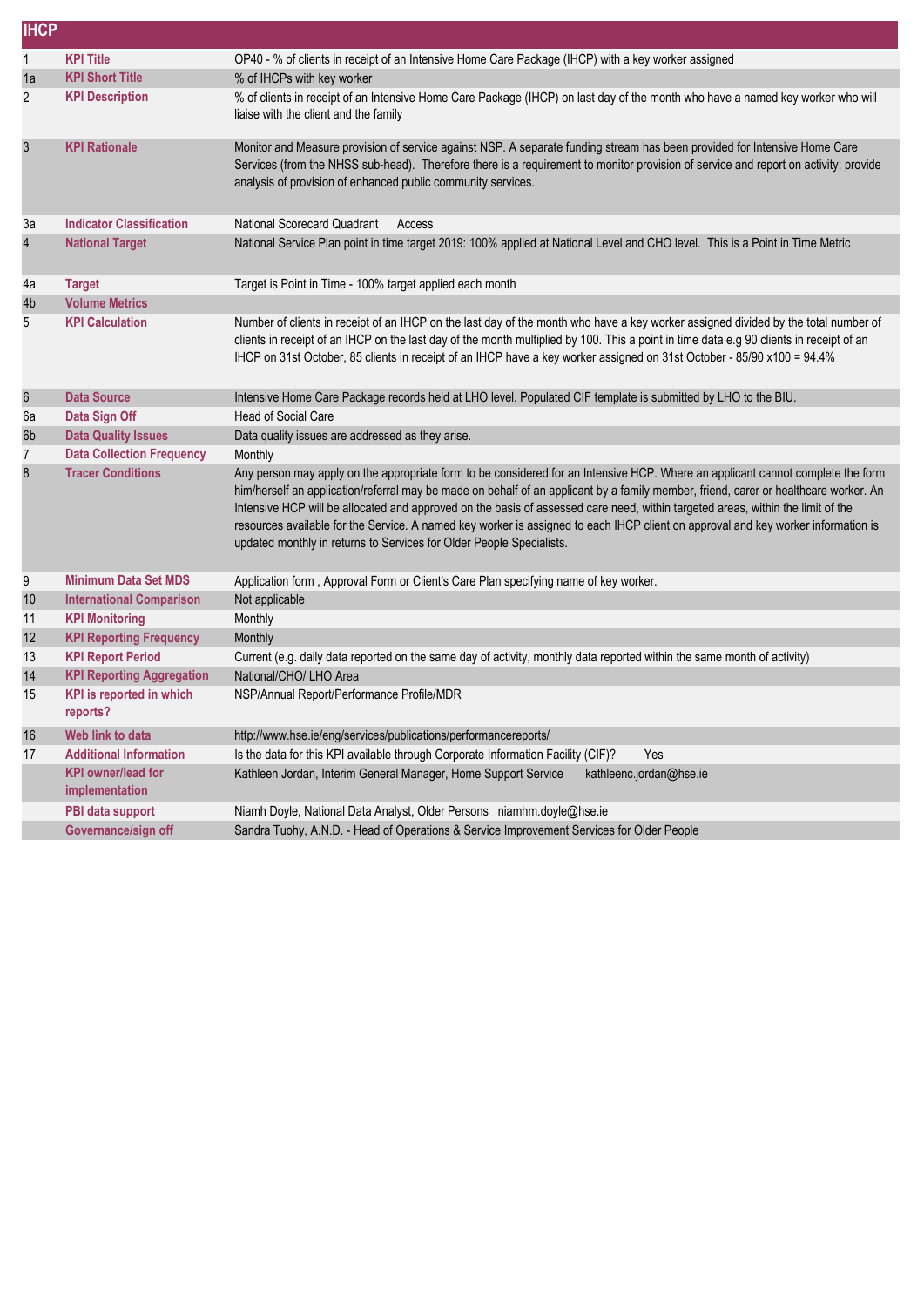|                  | <b>NHSS</b>                                 |                                                                                                                                                                                                                                                                                                                                                                                                                                                                   |  |  |  |
|------------------|---------------------------------------------|-------------------------------------------------------------------------------------------------------------------------------------------------------------------------------------------------------------------------------------------------------------------------------------------------------------------------------------------------------------------------------------------------------------------------------------------------------------------|--|--|--|
| $\mathbf{1}$     | <b>KPI Title</b>                            | OP10 - Percentage of clients who have Common Summary Assessment Reports (CSARs) processed within six weeks                                                                                                                                                                                                                                                                                                                                                        |  |  |  |
| 1a               | <b>KPI Short Title</b>                      | % of clients who have CSARs processed within six weeks                                                                                                                                                                                                                                                                                                                                                                                                            |  |  |  |
| $\overline{c}$   | <b>KPI Description</b>                      | NHSS (Fair Deal): percentage of complete Care Needs Assessment Applications with a CSAR processed to a determination by a<br>Local Placement Forum within 6 weeks of request.                                                                                                                                                                                                                                                                                     |  |  |  |
| 3                | <b>KPI Rationale</b>                        | To monitor and manage the processing of applications to determination and to ensure that applications are processed to<br>determination within a specific timeframe.                                                                                                                                                                                                                                                                                              |  |  |  |
| 3a               | <b>Indicator Classification</b>             | National Scorecard Quadrant Access                                                                                                                                                                                                                                                                                                                                                                                                                                |  |  |  |
| 4                | <b>National Target</b>                      | National Service Plan point in time National Target 2019 - 90%.                                                                                                                                                                                                                                                                                                                                                                                                   |  |  |  |
| 4a               | <b>Target</b>                               | National Target of 90% applied each month                                                                                                                                                                                                                                                                                                                                                                                                                         |  |  |  |
| 4b               | <b>Volume Metrics</b>                       |                                                                                                                                                                                                                                                                                                                                                                                                                                                                   |  |  |  |
| 5                | <b>KPI Calculation</b>                      | Count is based on activity during the month. - Numerator :Number of completed Care Needs Assessment with a CSARS processed to<br>a determination by Local Placement Forum within 6 weeks of request during the reported month. Denominator: Total number of<br>completed Care Needs Assessments with a CSARs processed to a determination by Local Placement Forum within 6 weeks of<br>request during the reporting month. Calculation Numerator/Denominator*100 |  |  |  |
| $\boldsymbol{6}$ | <b>Data Source</b>                          | Nursing Homes Support Scheme Database to BIU via Analyst                                                                                                                                                                                                                                                                                                                                                                                                          |  |  |  |
| 6a               | Data Sign Off                               | Ultan Hynes, Head of Service, NHSS                                                                                                                                                                                                                                                                                                                                                                                                                                |  |  |  |
| 6b               | <b>Data Quality Issues</b>                  | <b>No</b>                                                                                                                                                                                                                                                                                                                                                                                                                                                         |  |  |  |
| $\overline{7}$   | <b>Data Collection Frequency</b>            | Monthly                                                                                                                                                                                                                                                                                                                                                                                                                                                           |  |  |  |
| $\bf 8$          | <b>Tracer Conditions</b>                    | As per the the Nursing Home Support Scheme Guidelines                                                                                                                                                                                                                                                                                                                                                                                                             |  |  |  |
| 9                | <b>Minimum Data Set MDS</b>                 | <b>NHSS Application Form</b>                                                                                                                                                                                                                                                                                                                                                                                                                                      |  |  |  |
| 10               | <b>International Comparison</b>             | Not applicable                                                                                                                                                                                                                                                                                                                                                                                                                                                    |  |  |  |
| 11               | <b>KPI Monitoring</b>                       | Monthly                                                                                                                                                                                                                                                                                                                                                                                                                                                           |  |  |  |
| 12               | <b>KPI Reporting Frequency</b>              | Monthly                                                                                                                                                                                                                                                                                                                                                                                                                                                           |  |  |  |
| 13               | <b>KPI Report Period</b>                    | Current (e.g. daily data reported on the same day of activity, monthly data reported within the same month of activity)                                                                                                                                                                                                                                                                                                                                           |  |  |  |
| 14               | <b>KPI Reporting Aggregation</b>            | National/CHO/ LHO Area                                                                                                                                                                                                                                                                                                                                                                                                                                            |  |  |  |
| 15               | <b>KPI</b> is reported in which<br>reports? | Annual Report/NSP/ Performance Profile/MDR                                                                                                                                                                                                                                                                                                                                                                                                                        |  |  |  |
| 16               | Web link to data                            | http://www.hse.ie/eng/services/publications/performancereports/                                                                                                                                                                                                                                                                                                                                                                                                   |  |  |  |
| 17               | <b>Additional Information</b>               | Is the data for this KPI available through Corporate Information Facility (CIF)?<br>Yes                                                                                                                                                                                                                                                                                                                                                                           |  |  |  |
|                  | <b>KPI</b> owner/lead for<br>implementation | Ultan Hynes, Head of Service, NHSS<br>ultan.hynes@hse.ie                                                                                                                                                                                                                                                                                                                                                                                                          |  |  |  |
|                  | PBI data support                            | Niamh Doyle, National Data Analyst, Older Persons niamhm.doyle@hse.ie                                                                                                                                                                                                                                                                                                                                                                                             |  |  |  |
|                  | Governance/sign off                         | Sandra Tuohy, A.N.D. Head of Operations & Service Improvement Services for Older People                                                                                                                                                                                                                                                                                                                                                                           |  |  |  |
|                  |                                             |                                                                                                                                                                                                                                                                                                                                                                                                                                                                   |  |  |  |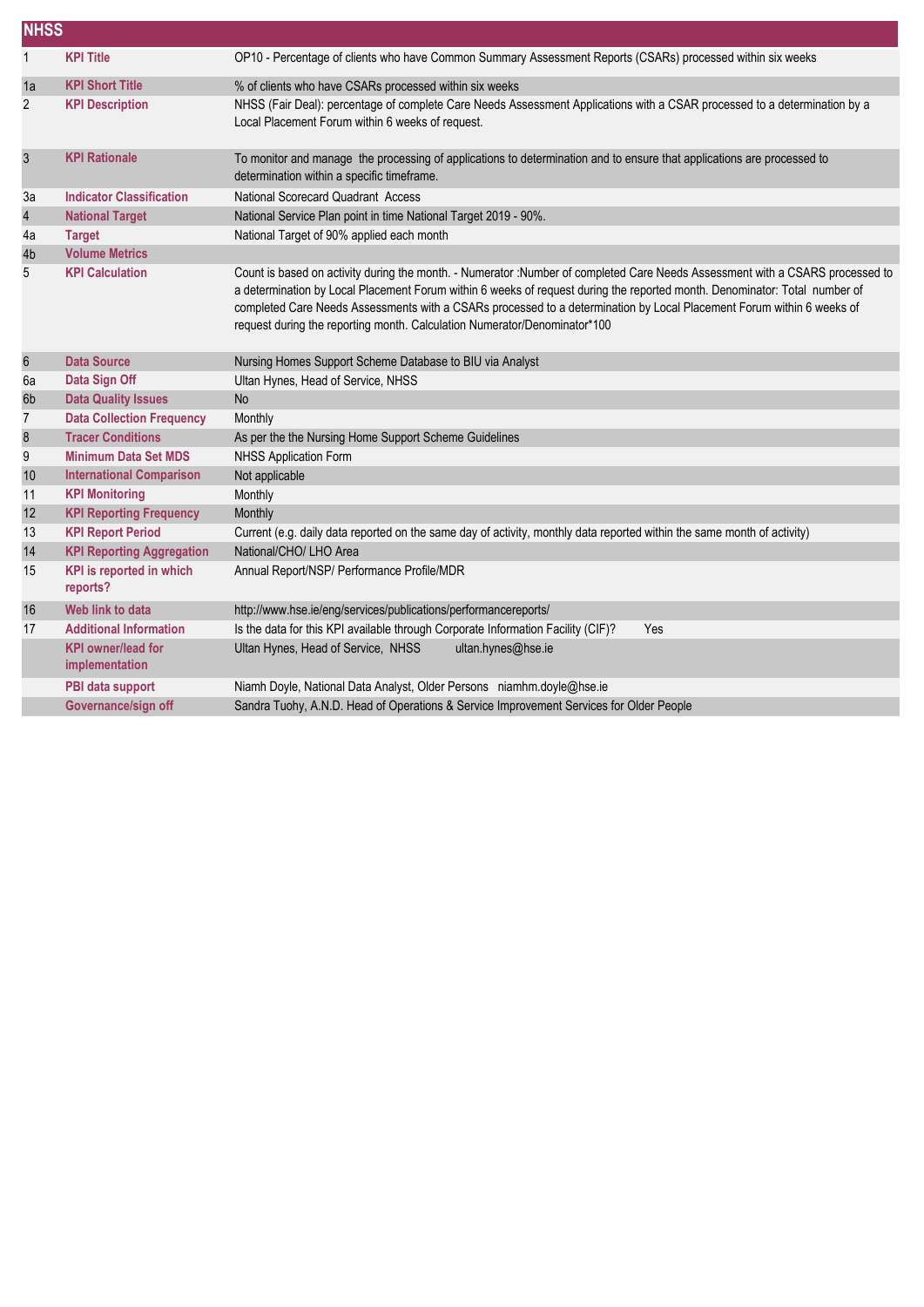| <b>NHSS</b>      |                                             |                                                                                                                                                                                                                                                                                                                                                                                                                                                                                                                                                                                             |  |
|------------------|---------------------------------------------|---------------------------------------------------------------------------------------------------------------------------------------------------------------------------------------------------------------------------------------------------------------------------------------------------------------------------------------------------------------------------------------------------------------------------------------------------------------------------------------------------------------------------------------------------------------------------------------------|--|
| $\mathbf{1}$     | <b>KPI Title</b>                            | OP15 - % of population over 65 years in NHSS funded beds (based on 2016 Census figures)                                                                                                                                                                                                                                                                                                                                                                                                                                                                                                     |  |
| 1a               | <b>KPI Short Title</b>                      | % of population over 65 years in NHSS funded beds                                                                                                                                                                                                                                                                                                                                                                                                                                                                                                                                           |  |
| $\overline{2}$   | <b>KPI Description</b>                      | This metric shows the percentage of the population aged 65 and over that is availing of the Nursing Homes Support Scheme and<br>includes Savers and Contract Bed clients. This metric also includes an estimate based on clients aged 65 and over who are supported<br>under the long term residential care subhead in respect of (a) subvented patients and (b) savers - Section 39 voluntary organisations.<br>It does not include patients admitted privately to approved nursing homes or patients residing in private nursing homes that are not<br>approved for the purposes of NHSS. |  |
| $\mathfrak{S}$   | <b>KPI Rationale</b>                        | With an increasing ageing population it is necessary to monitor the age profile of clients availing of support under the NHSS to ensure<br>the best management of the service and use of resources.                                                                                                                                                                                                                                                                                                                                                                                         |  |
| 3a               | <b>Indicator Classification</b>             | National Scorecard Quadrant Access                                                                                                                                                                                                                                                                                                                                                                                                                                                                                                                                                          |  |
| $\overline{4}$   | <b>National Target</b>                      | National Service Plan point in time National Target 2019 - ≤3.5%.                                                                                                                                                                                                                                                                                                                                                                                                                                                                                                                           |  |
| 4a               | <b>Target</b>                               | National Target of ≤3.5% applied each month                                                                                                                                                                                                                                                                                                                                                                                                                                                                                                                                                 |  |
| 4b               | <b>Volume Metrics</b>                       |                                                                                                                                                                                                                                                                                                                                                                                                                                                                                                                                                                                             |  |
| 5                | <b>KPI Calculation</b>                      | Number of clients over 65 /2016 census figures x 100                                                                                                                                                                                                                                                                                                                                                                                                                                                                                                                                        |  |
| $\boldsymbol{6}$ | <b>Data Source</b>                          | NHSS database to BIU via Analyst                                                                                                                                                                                                                                                                                                                                                                                                                                                                                                                                                            |  |
| 6a               | Data Sign Off                               | Ultan Hynes, Head of Service, NHSS                                                                                                                                                                                                                                                                                                                                                                                                                                                                                                                                                          |  |
| 6b               | <b>Data Quality Issues</b>                  | <b>No</b>                                                                                                                                                                                                                                                                                                                                                                                                                                                                                                                                                                                   |  |
| $\overline{7}$   | <b>Data Collection Frequency</b>            | Monthly                                                                                                                                                                                                                                                                                                                                                                                                                                                                                                                                                                                     |  |
| $\bf 8$          | <b>Tracer Conditions</b>                    | Persons over 65 who are in receipt of funding under NHSS during the reporting month.                                                                                                                                                                                                                                                                                                                                                                                                                                                                                                        |  |
| 9                | <b>Minimum Data Set MDS</b>                 | Persons who are in the Nursing Homes Support Scheme Database and who are in contract beds and in receipt of subvention                                                                                                                                                                                                                                                                                                                                                                                                                                                                      |  |
| 10               | <b>International Comparison</b>             | Yes                                                                                                                                                                                                                                                                                                                                                                                                                                                                                                                                                                                         |  |
| 11               | <b>KPI Monitoring</b>                       | Monthly                                                                                                                                                                                                                                                                                                                                                                                                                                                                                                                                                                                     |  |
| 12               | <b>KPI Reporting Frequency</b>              | Monthly                                                                                                                                                                                                                                                                                                                                                                                                                                                                                                                                                                                     |  |
| 13               | <b>KPI Report Period</b>                    | Current (e.g. daily data reported on the same day of activity, monthly data reported within the same month of activity)                                                                                                                                                                                                                                                                                                                                                                                                                                                                     |  |
| 14               | <b>KPI Reporting Aggregation</b>            | National/CHO/ LHO Area                                                                                                                                                                                                                                                                                                                                                                                                                                                                                                                                                                      |  |
| 15               | KPI is reported in which<br>reports?        | Annual Report/NSP/Performance Profile/MDR                                                                                                                                                                                                                                                                                                                                                                                                                                                                                                                                                   |  |
| 16               | Web link to data                            | http://www.hse.ie/eng/services/publications/performancereports/                                                                                                                                                                                                                                                                                                                                                                                                                                                                                                                             |  |
| 17               | <b>Additional Information</b>               | Is the data for this KPI available through Corporate Information Facility (CIF)?<br>Yes                                                                                                                                                                                                                                                                                                                                                                                                                                                                                                     |  |
|                  | <b>KPI</b> owner/lead for<br>implementation | Ultan Hynes, Head of Service, NHSS<br>ultan.hynes@hse.ie                                                                                                                                                                                                                                                                                                                                                                                                                                                                                                                                    |  |
|                  | PBI data support                            | Niamh Doyle, National Data Analyst, Older Persons niamhm.doyle@hse.ie                                                                                                                                                                                                                                                                                                                                                                                                                                                                                                                       |  |
|                  | Governance/sign off                         | Sandra Tuohy, A.N.D. Head of Operations & Service Improvement Services for Older People                                                                                                                                                                                                                                                                                                                                                                                                                                                                                                     |  |
|                  |                                             |                                                                                                                                                                                                                                                                                                                                                                                                                                                                                                                                                                                             |  |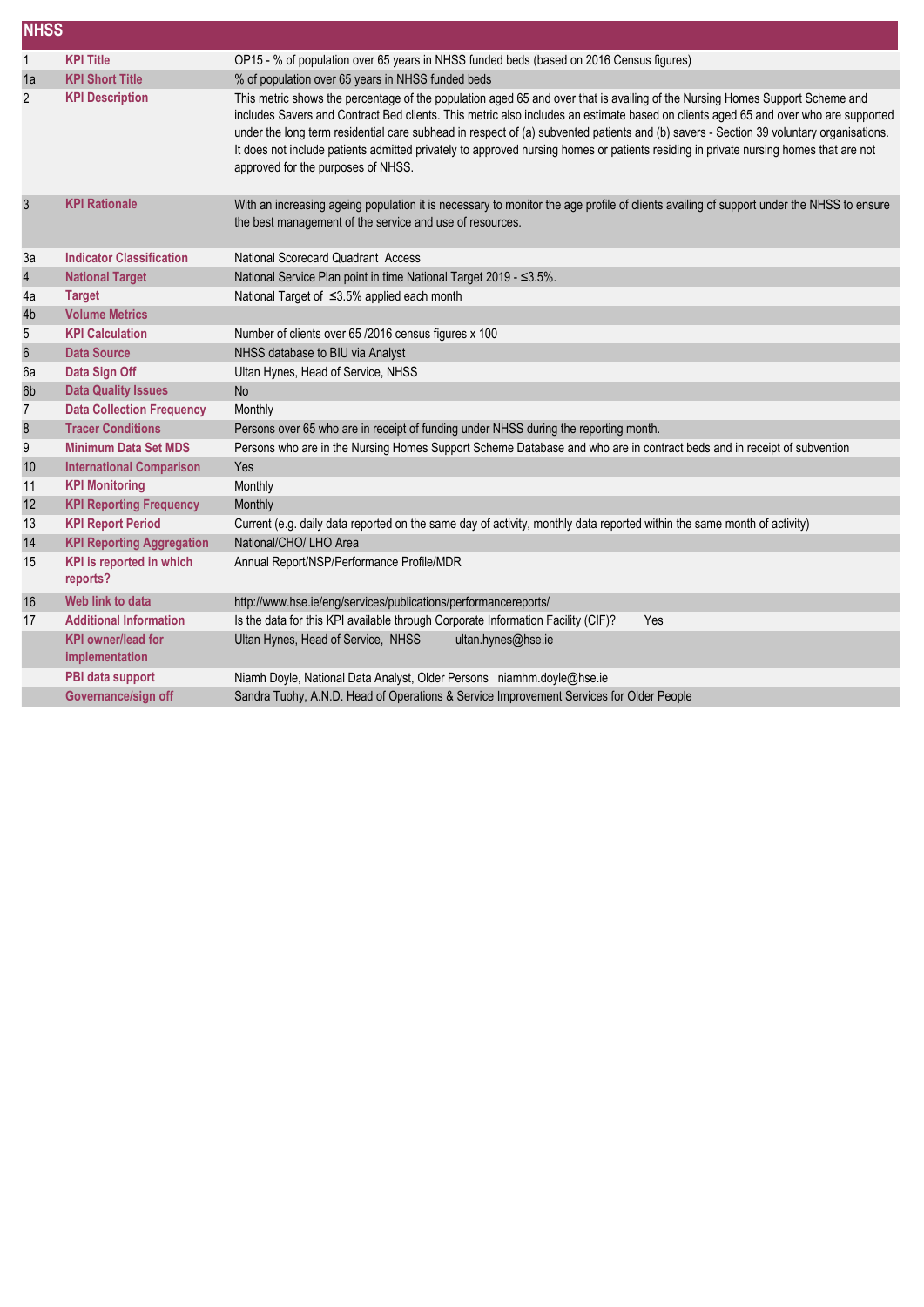| <b>NHSS</b> |                                             |                                                                                                                                                                                                                                                                                                                                                                                                                                                                                                                                                                      |
|-------------|---------------------------------------------|----------------------------------------------------------------------------------------------------------------------------------------------------------------------------------------------------------------------------------------------------------------------------------------------------------------------------------------------------------------------------------------------------------------------------------------------------------------------------------------------------------------------------------------------------------------------|
| 1           | <b>KPI Title</b>                            | OP8 - Number of persons funded under NHSS in long term residential care during the reporting month                                                                                                                                                                                                                                                                                                                                                                                                                                                                   |
| 1a          | <b>KPI Short Title</b>                      | Number of persons funded under NHSS                                                                                                                                                                                                                                                                                                                                                                                                                                                                                                                                  |
| 2           | <b>KPI Description</b>                      | This metric measures the total number of people both public and private who are in receipt of long term residential care services and<br>who are supported under the Nursing Homes Support Scheme during the reported month. This includes State Support only, State<br>Support and Nursing Home Loan, Nursing Home Loan only. It also includes 'Savers' i.e. people in public long term care at the<br>comencement of the scheme who did not opt for the NHSS along with people on subvention and in older persons contract beds who<br>did not opt for the scheme. |
| 3           | <b>KPI Rationale</b>                        | The rationale is to establish the number of people in long-term residential care who are receiving financial support from the State. In<br>the transition years of the scheme, there may be some individuals receiving support via the subvention scheme or contract beds.<br>However, ultimately the Nursing Homes Support Scheme will be the only State funded means of accessing long-term residential care.                                                                                                                                                      |
| За          | <b>Indicator Classification</b>             | National Scorecard Quadrant Access                                                                                                                                                                                                                                                                                                                                                                                                                                                                                                                                   |
| 4           | <b>National Target</b>                      | National Service Plan 2019 point in time year end target: 23,042                                                                                                                                                                                                                                                                                                                                                                                                                                                                                                     |
| 4a          | <b>Target</b>                               | January, 23,326, Feb 23,326, March 23,326 April 22,830, May 22,641, June 22,608, July, August, September, October, November,<br>December 23,042.                                                                                                                                                                                                                                                                                                                                                                                                                     |
| 4b          | <b>Volume Metrics</b>                       |                                                                                                                                                                                                                                                                                                                                                                                                                                                                                                                                                                      |
| 5           | <b>KPI Calculation</b>                      | Count of the number of people in receipt of NHSS support in the reporting month                                                                                                                                                                                                                                                                                                                                                                                                                                                                                      |
| 6           | <b>Data Source</b>                          | Nursing Homes Support Scheme Database to BIU via Analyst. Subvention and contract bed LHO returns via Central National Office -<br>Fair Deal, LHO Section 39 Returns.                                                                                                                                                                                                                                                                                                                                                                                                |
| 6а          | Data Sign Off                               | Ultan Hynes, Head of Service, NHSS                                                                                                                                                                                                                                                                                                                                                                                                                                                                                                                                   |
| 6b          | <b>Data Quality Issues</b>                  | <b>No</b>                                                                                                                                                                                                                                                                                                                                                                                                                                                                                                                                                            |
| 7           | <b>Data Collection Frequency</b>            | Monthly                                                                                                                                                                                                                                                                                                                                                                                                                                                                                                                                                              |
| 8           | <b>Tracer Conditions</b>                    | As per the the Nursing Homes Support Scheme Guidelines                                                                                                                                                                                                                                                                                                                                                                                                                                                                                                               |
| 9           | <b>Minimum Data Set MDS</b>                 | NHSS Application form                                                                                                                                                                                                                                                                                                                                                                                                                                                                                                                                                |
| 10          | <b>International Comparison</b>             | <b>No</b>                                                                                                                                                                                                                                                                                                                                                                                                                                                                                                                                                            |
| 11          | <b>KPI Monitoring</b>                       | Monthly                                                                                                                                                                                                                                                                                                                                                                                                                                                                                                                                                              |
| 12          | <b>KPI Reporting Frequency</b>              | Monthly                                                                                                                                                                                                                                                                                                                                                                                                                                                                                                                                                              |
| 13          | <b>KPI Report Period</b>                    | Current (e.g. daily data reported on the same day of activity, monthly data reported within the same month of activity)                                                                                                                                                                                                                                                                                                                                                                                                                                              |
| 14          | <b>KPI Reporting Aggregation</b>            | National/CHO/ LHO Area                                                                                                                                                                                                                                                                                                                                                                                                                                                                                                                                               |
| 15          | KPI is reported in which<br>reports?        | Annual Report/NSP/Performance Profile/MDR                                                                                                                                                                                                                                                                                                                                                                                                                                                                                                                            |
| 16          | Web link to data                            | http://www.hse.ie/eng/services/publications/performancereports/                                                                                                                                                                                                                                                                                                                                                                                                                                                                                                      |
| 17          | <b>Additional Information</b>               | Is the data for this KPI available through Corporate Information Facility (CIF)?<br>Yes                                                                                                                                                                                                                                                                                                                                                                                                                                                                              |
|             | <b>KPI</b> owner/lead for<br>implementation | Ultan Hynes, Head of Service, NHSS<br>ultan.hynes@hse.ie                                                                                                                                                                                                                                                                                                                                                                                                                                                                                                             |
|             | PBI data support                            | Niamh Doyle, National Data Analyst, Older Persons niamhm.doyle@hse.ie                                                                                                                                                                                                                                                                                                                                                                                                                                                                                                |
|             | Governance/sign off                         | Sandra Tuohy, A.N.D. Head of Operations & Service Improvement Services for Older People                                                                                                                                                                                                                                                                                                                                                                                                                                                                              |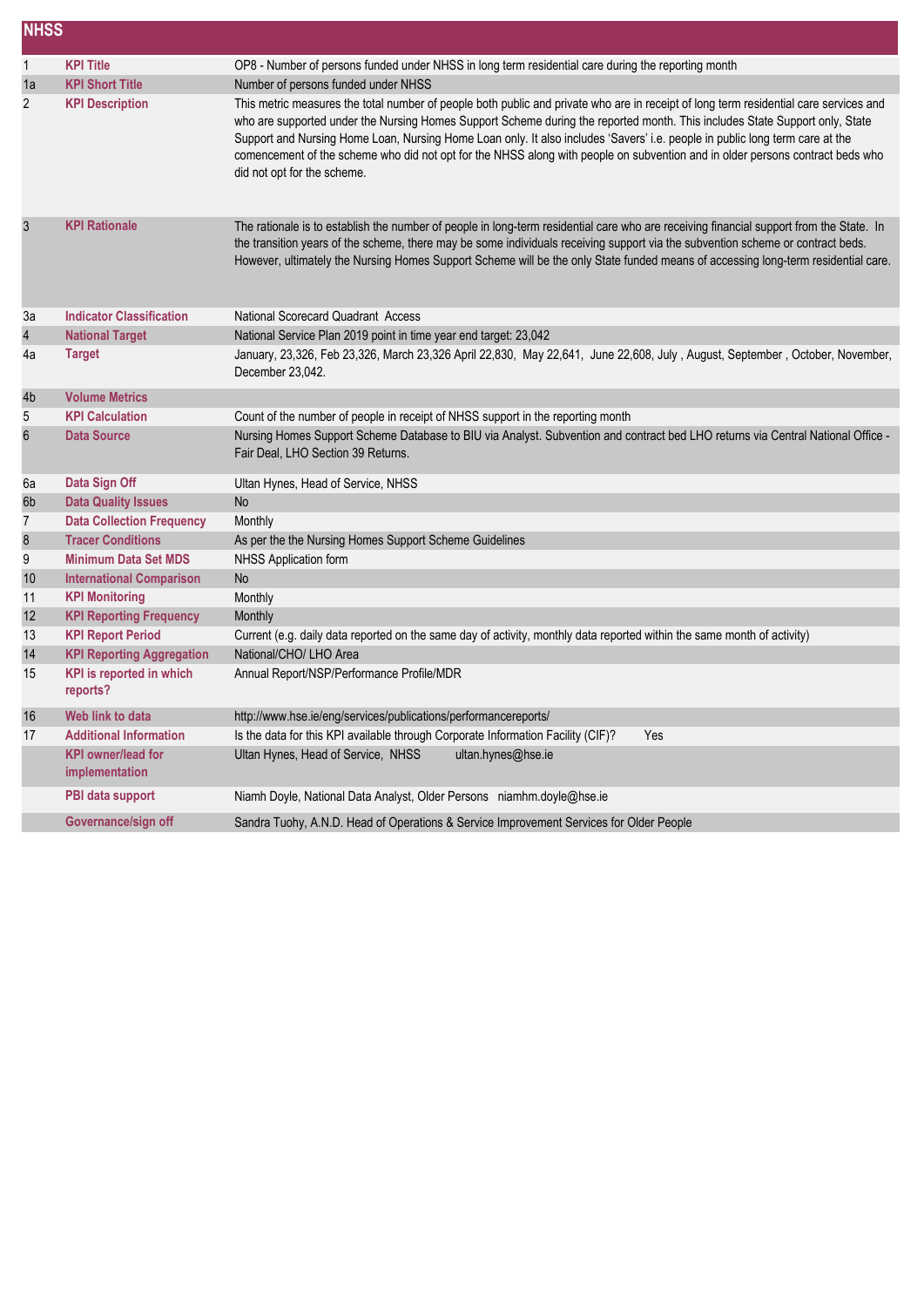|                | <b>NHSS</b>                                 |                                                                                                                                                                                                                                                                                                                                                                                                                                                                                                                                                                                                                                                                                                                                                                                                                                                                                                                            |  |
|----------------|---------------------------------------------|----------------------------------------------------------------------------------------------------------------------------------------------------------------------------------------------------------------------------------------------------------------------------------------------------------------------------------------------------------------------------------------------------------------------------------------------------------------------------------------------------------------------------------------------------------------------------------------------------------------------------------------------------------------------------------------------------------------------------------------------------------------------------------------------------------------------------------------------------------------------------------------------------------------------------|--|
| $\mathbf{1}$   | <b>KPI Title</b>                            | OP9 - Percentage of clients with NHSS who are in receipt of Ancillary State Support                                                                                                                                                                                                                                                                                                                                                                                                                                                                                                                                                                                                                                                                                                                                                                                                                                        |  |
| 1a             | <b>KPI Short Title</b>                      | % of clients in receipt of Ancillary State Support                                                                                                                                                                                                                                                                                                                                                                                                                                                                                                                                                                                                                                                                                                                                                                                                                                                                         |  |
| 2              | <b>KPI Description</b>                      | Where a clients assets include land and property in the State (i.e. chargeable assets), the 7.5% (5% if application was made prior to<br>25/07/13) contribution based on such assets may be deferred. This is an optional benefit of the scheme called Ancillary State Support.<br>The number of clients ' who choose to avail of Ancillary State Support' are all applicants who declare chargeable assets on their<br>application for State support and who also apply for Ancillary State Support in relation to such assets. This metric measures the<br>number who are in receipt and in payment of Ancillary State Support. The metric measures the number of people who apply and are in<br>payment of Ancillary State Support. However, it also tells us what percentage of the total number of people who are in receipt of state<br>support apply and receive Ancillary State Support payments under the scheme. |  |
| $\sqrt{3}$     | <b>KPI Rationale</b>                        | The rationale is to establish the number of clients who are in receipt of ancillary State support, that is, the number who are in payment<br>of ancillary State support.                                                                                                                                                                                                                                                                                                                                                                                                                                                                                                                                                                                                                                                                                                                                                   |  |
| 3a             | <b>Indicator Classification</b>             | National Scorecard Quadrant Access                                                                                                                                                                                                                                                                                                                                                                                                                                                                                                                                                                                                                                                                                                                                                                                                                                                                                         |  |
| 4              | <b>National Target</b>                      | National Service Plan point in time National Target 2019 - 13.5%.                                                                                                                                                                                                                                                                                                                                                                                                                                                                                                                                                                                                                                                                                                                                                                                                                                                          |  |
| 4a             | <b>Target</b>                               | National Target of 13.5% applied each month                                                                                                                                                                                                                                                                                                                                                                                                                                                                                                                                                                                                                                                                                                                                                                                                                                                                                |  |
| 4b             | <b>Volume Metrics</b>                       |                                                                                                                                                                                                                                                                                                                                                                                                                                                                                                                                                                                                                                                                                                                                                                                                                                                                                                                            |  |
| 5              | <b>KPI Calculation</b>                      | Data to be reported on the basis of the number of people in receipt of ancillary state support during the reporting month. Numerator<br>:No of Clients who apply and are in payment of Ancillary State support during the repporting month, Denominator: Total number of<br>clients who apply and are in payment of State Support (Excludes Savers, Subvention/Contract Beds/Section 39 Savers as these<br>clients cannot apply for ASS) - Calculation Numerator/Denominator*100                                                                                                                                                                                                                                                                                                                                                                                                                                           |  |
| 6              | <b>Data Source</b>                          | Nursing Homes Support Scheme Database to BIU via Analyst                                                                                                                                                                                                                                                                                                                                                                                                                                                                                                                                                                                                                                                                                                                                                                                                                                                                   |  |
| 6a             | Data Sign Off                               | Ultan Hynes, Head of Service, NHSS                                                                                                                                                                                                                                                                                                                                                                                                                                                                                                                                                                                                                                                                                                                                                                                                                                                                                         |  |
| 6b             | <b>Data Quality Issues</b>                  | <b>No</b>                                                                                                                                                                                                                                                                                                                                                                                                                                                                                                                                                                                                                                                                                                                                                                                                                                                                                                                  |  |
| $\overline{7}$ | <b>Data Collection Frequency</b>            | Monthly                                                                                                                                                                                                                                                                                                                                                                                                                                                                                                                                                                                                                                                                                                                                                                                                                                                                                                                    |  |
| 8              | <b>Tracer Conditions</b>                    | As per the the Nursing Homes Support Scheme Guidelines                                                                                                                                                                                                                                                                                                                                                                                                                                                                                                                                                                                                                                                                                                                                                                                                                                                                     |  |
| 9              | <b>Minimum Data Set MDS</b>                 | <b>NHSS Application Form</b>                                                                                                                                                                                                                                                                                                                                                                                                                                                                                                                                                                                                                                                                                                                                                                                                                                                                                               |  |
| 10             | <b>International Comparison</b>             | Not applicable                                                                                                                                                                                                                                                                                                                                                                                                                                                                                                                                                                                                                                                                                                                                                                                                                                                                                                             |  |
| 11             | <b>KPI Monitoring</b>                       | Monthly                                                                                                                                                                                                                                                                                                                                                                                                                                                                                                                                                                                                                                                                                                                                                                                                                                                                                                                    |  |
| 12             | <b>KPI Reporting Frequency</b>              | Monthly                                                                                                                                                                                                                                                                                                                                                                                                                                                                                                                                                                                                                                                                                                                                                                                                                                                                                                                    |  |
| 13             | <b>KPI Report Period</b>                    | Current (e.g. daily data reported on the same day of activity, monthly data reported within the same month of activity)                                                                                                                                                                                                                                                                                                                                                                                                                                                                                                                                                                                                                                                                                                                                                                                                    |  |
| 14             | <b>KPI Reporting Aggregation</b>            | National/CHO/ LHO Area                                                                                                                                                                                                                                                                                                                                                                                                                                                                                                                                                                                                                                                                                                                                                                                                                                                                                                     |  |
| 15             | <b>KPI</b> is reported in which<br>reports? | Annual Report/NSP/Performance Profile/MDR                                                                                                                                                                                                                                                                                                                                                                                                                                                                                                                                                                                                                                                                                                                                                                                                                                                                                  |  |
| 16             | Web link to data                            | http://www.hse.ie/eng/services/publications/performancereports/                                                                                                                                                                                                                                                                                                                                                                                                                                                                                                                                                                                                                                                                                                                                                                                                                                                            |  |
| 17             | <b>Additional Information</b>               | Is the data for this KPI available through Corporate Information Facility (CIF)?<br>Yes                                                                                                                                                                                                                                                                                                                                                                                                                                                                                                                                                                                                                                                                                                                                                                                                                                    |  |
|                | <b>KPI</b> owner/lead for<br>implementation | Ultan Hynes, Head of Service, NHSS<br>ultan.hynes@hse.ie                                                                                                                                                                                                                                                                                                                                                                                                                                                                                                                                                                                                                                                                                                                                                                                                                                                                   |  |
|                | PBI data support                            | Niamh Doyle, National Data Analyst, Older Persons niamhm.doyle@hse.ie                                                                                                                                                                                                                                                                                                                                                                                                                                                                                                                                                                                                                                                                                                                                                                                                                                                      |  |
|                | Governance/sign off                         | Sandra Tuohy, A.N.D. Head of Operations & Service Improvement Services for Older People                                                                                                                                                                                                                                                                                                                                                                                                                                                                                                                                                                                                                                                                                                                                                                                                                                    |  |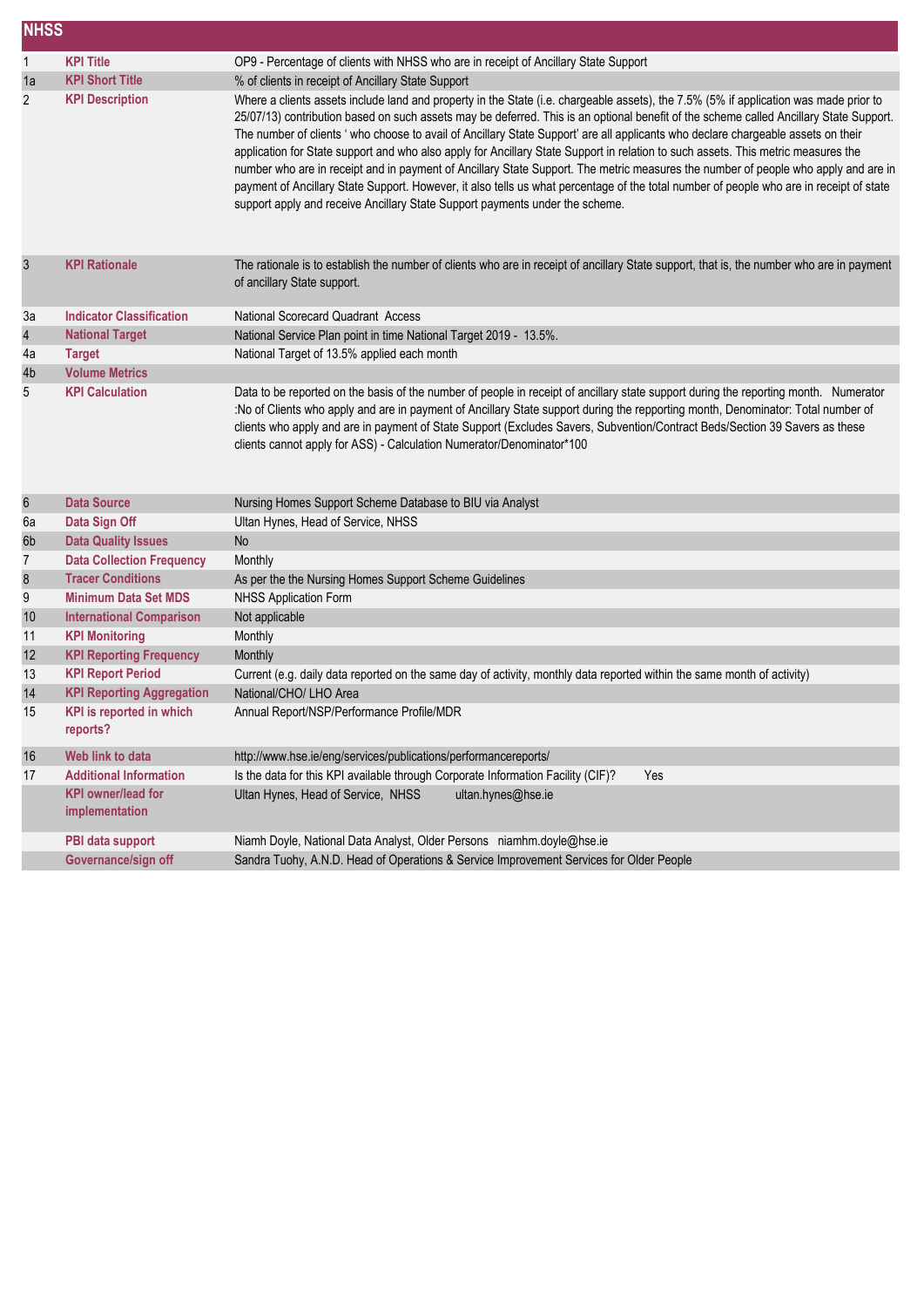|                         | <b>Public Beds</b>                          |                                                                                                                                                                                                                                                                                                                                                                                                                                                                                                                                                                                                                                     |  |
|-------------------------|---------------------------------------------|-------------------------------------------------------------------------------------------------------------------------------------------------------------------------------------------------------------------------------------------------------------------------------------------------------------------------------------------------------------------------------------------------------------------------------------------------------------------------------------------------------------------------------------------------------------------------------------------------------------------------------------|--|
| $\mathbf{1}$            | <b>KPI Title</b>                            | OP12 - No. of NHSS Beds in Public Long Stay Units                                                                                                                                                                                                                                                                                                                                                                                                                                                                                                                                                                                   |  |
| 1a                      | <b>KPI Short Title</b>                      |                                                                                                                                                                                                                                                                                                                                                                                                                                                                                                                                                                                                                                     |  |
| 2                       | <b>KPI Description</b>                      | The total number of beds in public designated centres for older people -This includes all HSE facilities and all facilities receiving<br>funding under s.38 of the Health Act 2004 which are registered with HIQA under the Health Act 2007 (Registration of Designated<br>Centres for Older People) Regulations 2009 (S.I. 245 of 2009). In other words, it includes HSE and section 38 residential care facilities<br>for older people which provide 24 hour nursing care. These facilities provide some or all of the following for older people: long-term<br>care, respite, rehabilitation, convalescence and palliative care. |  |
| $\sqrt{3}$              | <b>KPI Rationale</b>                        | It is policy to maintain public provision of residential care services, including nursing home care, for older people. This metric enables<br>this provision to be monitored and to be contrasted against the total national provision of residential care.                                                                                                                                                                                                                                                                                                                                                                         |  |
| Зa                      | <b>Indicator Classification</b>             | National Scorecard Quadrant - Access                                                                                                                                                                                                                                                                                                                                                                                                                                                                                                                                                                                                |  |
| $\overline{\mathbf{r}}$ | <b>National Target</b>                      | National Service Plan Point in Time Target 2019 4,900. CHO1:522, CHO2:556, CHO3:346, CHO4:1,006, CHO5:511, CHO6:359,<br>CHO7;625, CHO8:584, CHO9:391.                                                                                                                                                                                                                                                                                                                                                                                                                                                                               |  |
| 4a                      | <b>Target</b>                               | Point in Time Target of 4,900 applies each month                                                                                                                                                                                                                                                                                                                                                                                                                                                                                                                                                                                    |  |
| 4b                      | <b>Volume Metrics</b>                       |                                                                                                                                                                                                                                                                                                                                                                                                                                                                                                                                                                                                                                     |  |
| 5                       | <b>KPI Calculation</b>                      | Beds counted on the last day of every month and temporary closures are included within the overall figure.                                                                                                                                                                                                                                                                                                                                                                                                                                                                                                                          |  |
| $\boldsymbol{6}$        | <b>Data Source</b>                          | National Central Bed Register. Corporate Information Facility (CIF) template completed with regional data by National Office SFOP<br>and returned to Non Acute BIU for upload to CIF.                                                                                                                                                                                                                                                                                                                                                                                                                                               |  |
| 6а                      | Data Sign Off                               | Head of Operations & Service Improvement Services for Older People                                                                                                                                                                                                                                                                                                                                                                                                                                                                                                                                                                  |  |
| 6 <sub>b</sub>          | <b>Data Quality Issues</b>                  | No                                                                                                                                                                                                                                                                                                                                                                                                                                                                                                                                                                                                                                  |  |
| 7                       | <b>Data Collection Frequency</b>            | Monthly                                                                                                                                                                                                                                                                                                                                                                                                                                                                                                                                                                                                                             |  |
| 8                       | <b>Tracer Conditions</b>                    | All persons who are ordinarily resident in the State are entitled to apply for financial support under the NHSS. Application is made<br>through the local nursing homes support office. Care needs assessment (CSAR) and a financial means assessment are carried out to<br>determine that long term residential care services are required and to determine eligibility for financial support under the scheme. The<br>HSE provides public long stay beds for the provision of long term residential care services as defined in the legislation.                                                                                  |  |
| 9                       | <b>Minimum Data Set MDS</b>                 | Clients or client representative completes Application Form. Medical Assessment (CSAR) carried out by Consultant Geriatrician and/or<br>MDT associated with client. The Local Placement Forum determines whether or not the applicant requires long term residential care<br>services.                                                                                                                                                                                                                                                                                                                                              |  |
| 10                      | <b>International Comparison</b>             | <b>No</b>                                                                                                                                                                                                                                                                                                                                                                                                                                                                                                                                                                                                                           |  |
| 11                      | <b>KPI Monitoring</b>                       | Monthly                                                                                                                                                                                                                                                                                                                                                                                                                                                                                                                                                                                                                             |  |
| 12                      | <b>KPI Reporting Frequency</b>              | Monthly                                                                                                                                                                                                                                                                                                                                                                                                                                                                                                                                                                                                                             |  |
| 13                      | <b>KPI Report Period</b>                    | Current (e.g. daily data reported on the same day of activity, monthly data reported within the same month of activity)                                                                                                                                                                                                                                                                                                                                                                                                                                                                                                             |  |
| 14                      | <b>KPI Reporting Aggregation</b>            | National/CHO/ LHO Area                                                                                                                                                                                                                                                                                                                                                                                                                                                                                                                                                                                                              |  |
| 15                      | KPI is reported in which<br>reports?        | NSP/Annual Report/Performance Profile/MDR                                                                                                                                                                                                                                                                                                                                                                                                                                                                                                                                                                                           |  |
| 16                      | Web link to data                            | http://www.hse.ie/eng/services/publications/performancereports/                                                                                                                                                                                                                                                                                                                                                                                                                                                                                                                                                                     |  |
| 17                      | <b>Additional Information</b>               | Is the data for this KPI available through Corporate Information Facility (CIF)?<br>Yes                                                                                                                                                                                                                                                                                                                                                                                                                                                                                                                                             |  |
|                         | <b>KPI</b> owner/lead for<br>implementation | Marguerite Healy marguerite.healy@hse.ie                                                                                                                                                                                                                                                                                                                                                                                                                                                                                                                                                                                            |  |
|                         | PBI data support                            | Niamh Doyle, National Data Analyst, Older Persons niamhm.doyle@hse.ie                                                                                                                                                                                                                                                                                                                                                                                                                                                                                                                                                               |  |
|                         | Governance/sign off                         | Sandra Tuohy, A.N.D. - Head of Operations & Service Improvement Services for Older People                                                                                                                                                                                                                                                                                                                                                                                                                                                                                                                                           |  |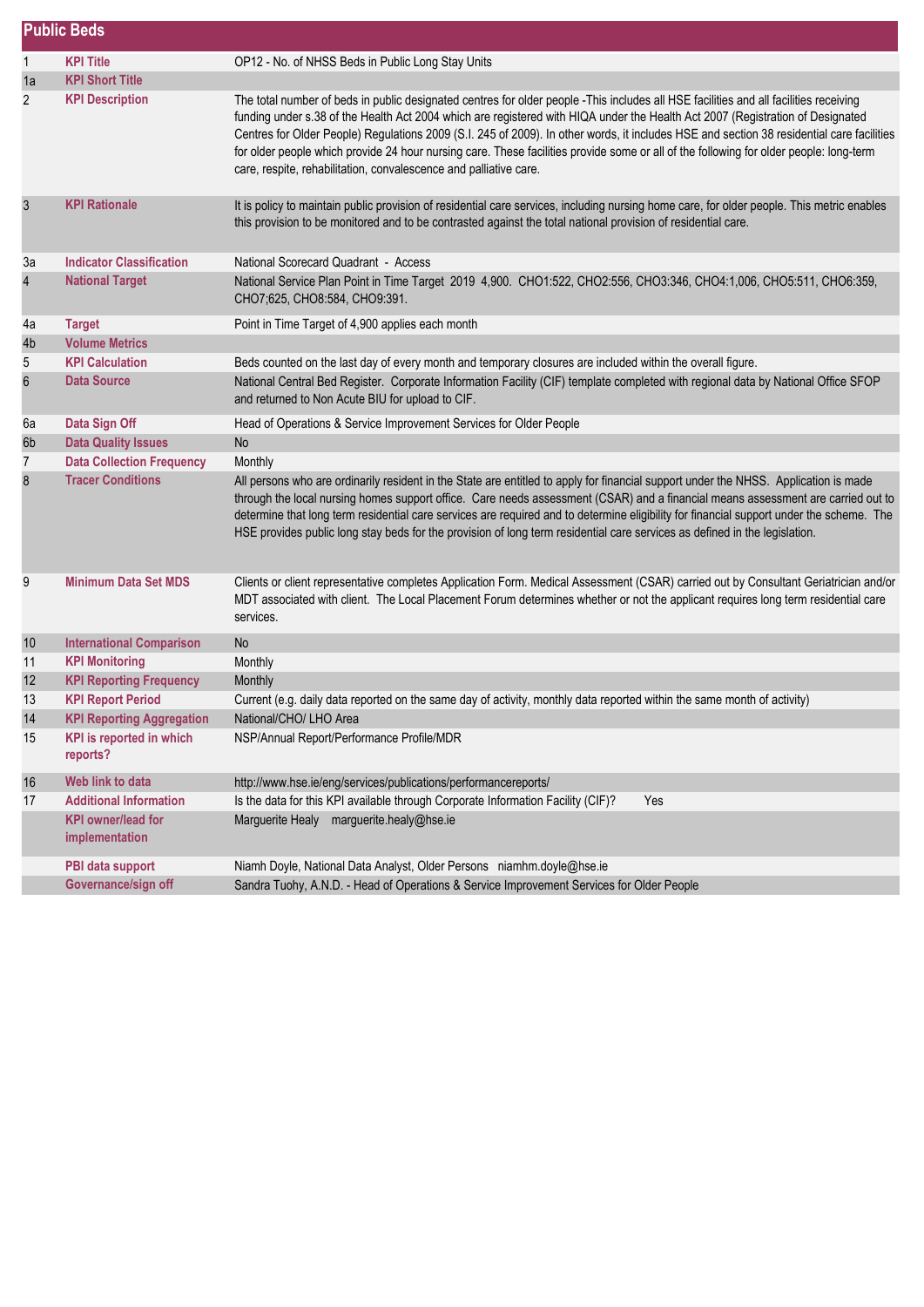|                         | <b>Public Beds</b>                          |                                                                                                                                                                                       |  |
|-------------------------|---------------------------------------------|---------------------------------------------------------------------------------------------------------------------------------------------------------------------------------------|--|
| $\mathbf{1}$            | <b>KPI Title</b>                            | OP13 - No. of Short Stay Beds in Public Long Stay Units                                                                                                                               |  |
| 1a                      | <b>KPI Short Title</b>                      |                                                                                                                                                                                       |  |
| $\overline{c}$          | <b>KPI Description</b>                      | Any bed in a public unit other than NHSS Long Stay Beds. Short Stay Beds include Respite. Assessment, Rehabilitation Beds etc.)                                                       |  |
| $\mathfrak{S}$          | <b>KPI Rationale</b>                        | This metric enables the monitoring and supply of short stay beds in the Public System.                                                                                                |  |
| 3a                      | <b>Indicator Classification</b>             | National Scorecard Quadrant Access                                                                                                                                                    |  |
| $\overline{\mathbf{r}}$ | <b>National Target</b>                      | National Service Plan Point in time 2019 target - 1,850. CHO1:299, CHO2:230, CHO3:176, CHO4:285, CHO5:229, CHO6:135,<br>CHO7:197, CHO8:51, CHO9:248.                                  |  |
| 4a                      | <b>Target</b>                               | Point in Time Target - Target of 1,850 applies each month                                                                                                                             |  |
| 4b                      | <b>Volume Metrics</b>                       |                                                                                                                                                                                       |  |
| 5                       | <b>KPI Calculation</b>                      | Beds counted on the last day of every month and temporary closures are included within the overall figure.                                                                            |  |
| $\boldsymbol{6}$        | <b>Data Source</b>                          | National Central Bed Register. Corporate Information Facility (CIF) template completed with regional data by National Office SFOP<br>and returned to Non Acute BIU for upload to CIF. |  |
| 6a                      | Data Sign Off                               | Head of Operations & Service Improvement Services for Older People                                                                                                                    |  |
| 6 <sub>b</sub>          | <b>Data Quality Issues</b>                  | No                                                                                                                                                                                    |  |
| 7                       | <b>Data Collection Frequency</b>            | Monthly                                                                                                                                                                               |  |
| $\bf 8$                 | <b>Tracer Conditions</b>                    | Persons over 65 years - (in some cases persons under 65 years if exceptional circumstances)                                                                                           |  |
| 9                       | <b>Minimum Data Set MDS</b>                 | Short Stay Beds managed by local LHO Area. Referrals taken from HSE Community Services, GPs and Acute Hospitals                                                                       |  |
| 10                      | <b>International Comparison</b>             | <b>No</b>                                                                                                                                                                             |  |
| 11                      | <b>KPI Monitoring</b>                       | Monthly                                                                                                                                                                               |  |
| 12                      | <b>KPI Reporting Frequency</b>              | Monthly                                                                                                                                                                               |  |
| 13                      | <b>KPI Report Period</b>                    | Current (e.g. daily data reported on the same day of activity, monthly data reported within the same month of activity)                                                               |  |
| 14                      | <b>KPI Reporting Aggregation</b>            | National/CHO/ LHO Area                                                                                                                                                                |  |
| 15                      | KPI is reported in which<br>reports?        | NSP/Annual Report/Performance Profile/MDR                                                                                                                                             |  |
| 16                      | Web link to data                            | http://www.hse.ie/eng/services/publications/performancereports/                                                                                                                       |  |
| 17                      | <b>Additional Information</b>               | Is the data for this KPI available through Corporate Information Facility (CIF)?<br><b>Yes</b>                                                                                        |  |
|                         | <b>KPI</b> owner/lead for<br>implementation | Marguerite Healy marguerite.healy@hse.ie                                                                                                                                              |  |
|                         | PBI data support                            | Niamh Doyle, National Data Analyst, Older Persons niamhm.doyle@hse.ie                                                                                                                 |  |
|                         | Governance/sign off                         | Sandra Tuohy, A.N.D. - Head of Operations & Service Improvement Services for Older People                                                                                             |  |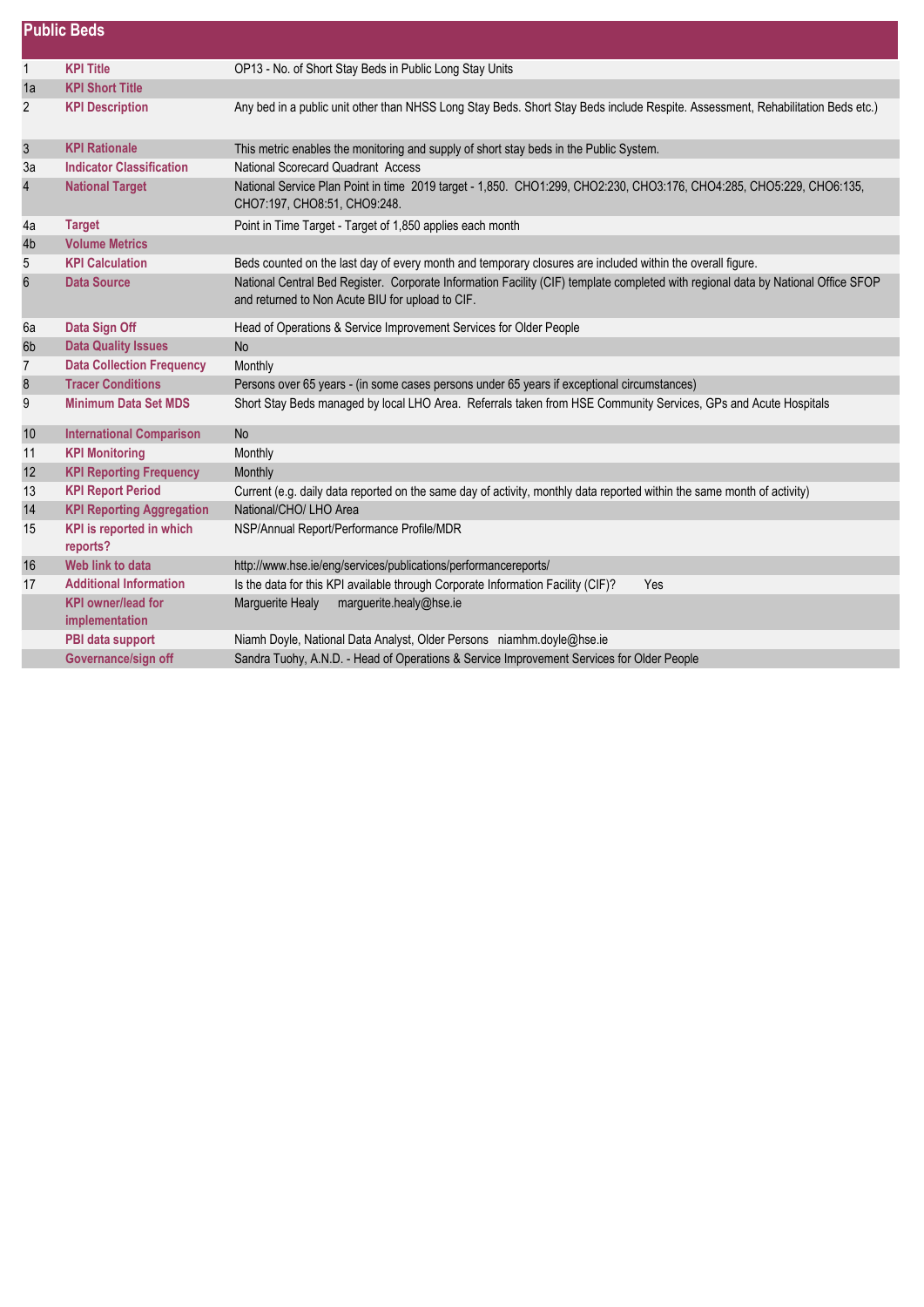|                | <b>Public Beds</b>                          |                                                                                                                                                                                                                                                                                                                                                                                                              |  |
|----------------|---------------------------------------------|--------------------------------------------------------------------------------------------------------------------------------------------------------------------------------------------------------------------------------------------------------------------------------------------------------------------------------------------------------------------------------------------------------------|--|
| $\mathbf{1}$   | <b>KPI Title</b>                            | OP57 - % Occupancy of Short Stay Beds to commence Q3 2019                                                                                                                                                                                                                                                                                                                                                    |  |
| 1a             | <b>KPI Short Title</b>                      |                                                                                                                                                                                                                                                                                                                                                                                                              |  |
| 2              | <b>KPI Description</b>                      | Collection of occupancy figures on short stay bed occupancy in public residential units for older people. This includes both long stay<br>units and short stay units. Short Stay Beds include Respite. Assessment, Rehabilitation Beds etc.)                                                                                                                                                                 |  |
| $\sqrt{3}$     | <b>KPI Rationale</b>                        | Performance measurement of short stay bed utilisation in public residential units for older people                                                                                                                                                                                                                                                                                                           |  |
| 3a             | <b>Indicator Classification</b>             | National Scorecard Quadrant - Access                                                                                                                                                                                                                                                                                                                                                                         |  |
| $\overline{4}$ | <b>National Target</b>                      | National Service Plan Point in Time Target 2019 - 90%                                                                                                                                                                                                                                                                                                                                                        |  |
| 4a             | <b>Target</b>                               | Point in Time Target - Target of 90% applies each month                                                                                                                                                                                                                                                                                                                                                      |  |
| 4b             | <b>Volume Metrics</b>                       |                                                                                                                                                                                                                                                                                                                                                                                                              |  |
| 5              | <b>KPI Calculation</b>                      | The no. of short stay beds occupied in each unit will be collated on the 15th of the month and the last day of the month. These two<br>figures will then be averaged for the no. of occupied short stay beds. The % calculation will be completed as follows:-Numerator - No.<br>of occupied short stay beds in public long stay units / Denominator - No of short stay beds in public long stay units x 100 |  |
| $\,6$          | <b>Data Source</b>                          | National Central Bed Register. Corporate Information Facility (CIF) template completed with regional data by National Office SFOP<br>and returned to Non Acute BIU for upload to CIF.                                                                                                                                                                                                                        |  |
| 6a             | Data Sign Off                               | Head of Operations & Service Improvement Services for Older People                                                                                                                                                                                                                                                                                                                                           |  |
| 6b             | <b>Data Quality Issues</b>                  |                                                                                                                                                                                                                                                                                                                                                                                                              |  |
| $\overline{7}$ | <b>Data Collection Frequency</b>            | Monthly                                                                                                                                                                                                                                                                                                                                                                                                      |  |
| $\bf 8$        | <b>Tracer Conditions</b>                    | Persons over 65 years - (in some cases persons under 65 years if exceptional circumstances)                                                                                                                                                                                                                                                                                                                  |  |
| 9              | <b>Minimum Data Set MDS</b>                 | Short Stay Beds managed by local CHO. Referrals taken from HSE Community Services, GPs and Acute Hospitals                                                                                                                                                                                                                                                                                                   |  |
| 10             | <b>International Comparison</b>             | <b>No</b>                                                                                                                                                                                                                                                                                                                                                                                                    |  |
| 11             | <b>KPI Monitoring</b>                       | Monthly                                                                                                                                                                                                                                                                                                                                                                                                      |  |
| 12             | <b>KPI Reporting Frequency</b>              | Monthly                                                                                                                                                                                                                                                                                                                                                                                                      |  |
| 13             | <b>KPI Report Period</b>                    | Current (e.g. daily data reported on the same day of activity, monthly data reported within the same month of activity)                                                                                                                                                                                                                                                                                      |  |
| 14             | <b>KPI Reporting Aggregation</b>            | National/CHO/ LHO Area                                                                                                                                                                                                                                                                                                                                                                                       |  |
| 15             | KPI is reported in which<br>reports?        | NSP/Annual Report/Performance Profile/MDR                                                                                                                                                                                                                                                                                                                                                                    |  |
| 16             | Web link to data                            | http://www.hse.ie/eng/services/publications/performancereports/                                                                                                                                                                                                                                                                                                                                              |  |
| 17             | <b>Additional Information</b>               | Is the data for this KPI available through Corporate Information Facility (CIF)?<br>Yes                                                                                                                                                                                                                                                                                                                      |  |
|                | <b>KPI</b> owner/lead for<br>implementation | Marguerite Healy marguerite.healy@hse.ie                                                                                                                                                                                                                                                                                                                                                                     |  |
|                | PBI data support                            | Niamh Doyle, National Data Analyst, Older Persons niamhm.doyle@hse.ie                                                                                                                                                                                                                                                                                                                                        |  |
|                | Governance/sign off                         | Sandra Tuohy, A.N.D. - Head of Operations & Service Improvement Services for Older People                                                                                                                                                                                                                                                                                                                    |  |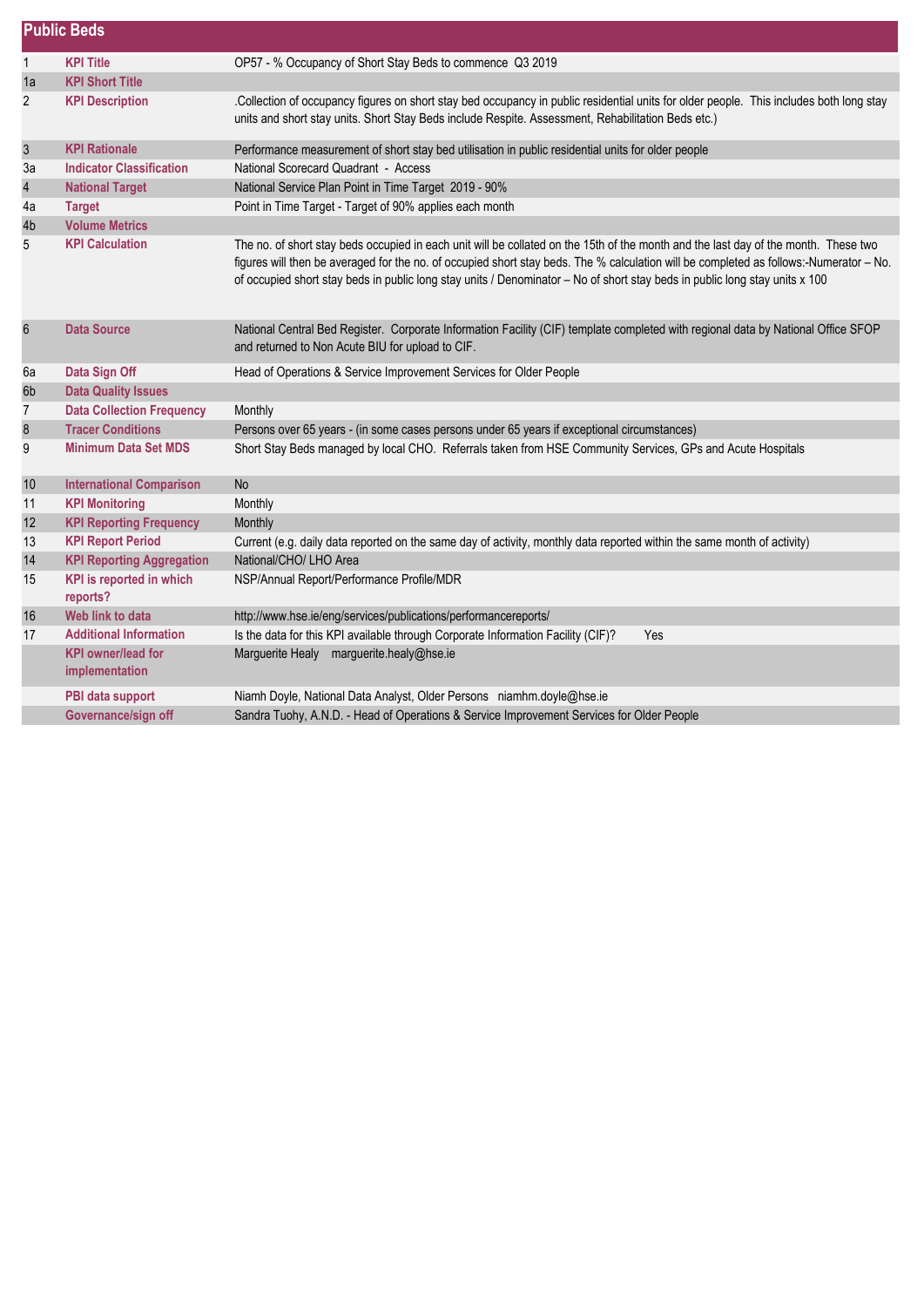|                | <b>Quality</b>                              |                                                                                                                                                                                                                                                                                                                                                                                                                                                                                                                                                                                                       |  |  |
|----------------|---------------------------------------------|-------------------------------------------------------------------------------------------------------------------------------------------------------------------------------------------------------------------------------------------------------------------------------------------------------------------------------------------------------------------------------------------------------------------------------------------------------------------------------------------------------------------------------------------------------------------------------------------------------|--|--|
| $\mathbf{1}$   | <b>KPI Title</b>                            | OP47 - % of compliance with Regulations following HIQA Inspection of HSE direct-provided Older Persons Residential Services                                                                                                                                                                                                                                                                                                                                                                                                                                                                           |  |  |
| 1a             | <b>KPI Short Title</b>                      | HIQA Regulation Compliance in Older Persons HSE Residential                                                                                                                                                                                                                                                                                                                                                                                                                                                                                                                                           |  |  |
| $\overline{2}$ | <b>KPI Description</b>                      | The Health Information and Quality Authority (HIQA) is legally responsible for the monitoring, inspection and registration of designated<br>nursing homes for Older People in Ireland. HIQA uses the Regulations and National Standards to monitor and inspect nursing homes.<br>Inspections ensure that services meet the requirements set out by the Health Act 2007, Regulations and National Standards in order<br>to be registered to operate. This KPI measures the level of national compliance achieved during HIQA Inspections in HSE direct-<br>provided Older Persons Residential Services |  |  |
| $\mathbf{3}$   | <b>KPI Rationale</b>                        | To measure and monitor national compliance in HSE Older Persons Services, and identify areas of concern and under-performance in<br>the quality and safety of the care and support being provided. This information can then inform the development of targeted Service<br>Improvements in order to improve the outcomes for the Residents.                                                                                                                                                                                                                                                           |  |  |
| 3a             | <b>Indicator Classification</b>             | National Scorecard Quadrant Quality and Safety                                                                                                                                                                                                                                                                                                                                                                                                                                                                                                                                                        |  |  |
| $\overline{4}$ | <b>National Target</b>                      | NSP 2019: 80% National Compliance. This metric is measured as Cumulative                                                                                                                                                                                                                                                                                                                                                                                                                                                                                                                              |  |  |
| 4a             | <b>Target</b>                               | 80% applies each reporting quarter at a national level                                                                                                                                                                                                                                                                                                                                                                                                                                                                                                                                                |  |  |
| 4b             | <b>Volume Metrics</b>                       | N/A                                                                                                                                                                                                                                                                                                                                                                                                                                                                                                                                                                                                   |  |  |
| 5              | <b>KPI Calculation</b>                      | Nationally: Count the total number of outcomes inspected in each inspection (denominator/ the target population).Count the total<br>number of outcomes inspected by HIQA that were deemed compliant. (subset or the numerator)Report the number of outcomes<br>inspected by HIQA that were compliant as a % of the total number of outcomes inspected in each inspection.                                                                                                                                                                                                                             |  |  |
| $\,6$          | <b>Data Source</b>                          | Published HIQA inspection reports.; Quality and Patient Safety                                                                                                                                                                                                                                                                                                                                                                                                                                                                                                                                        |  |  |
| 6а             | Data Sign Off                               | General Manager, Quality and Patient Safety, Community Operations                                                                                                                                                                                                                                                                                                                                                                                                                                                                                                                                     |  |  |
| 6b             | <b>Data Quality Issues</b>                  | 100% data completeness required.                                                                                                                                                                                                                                                                                                                                                                                                                                                                                                                                                                      |  |  |
| $\overline{7}$ | <b>Data Collection Frequency</b>            | Quarterly                                                                                                                                                                                                                                                                                                                                                                                                                                                                                                                                                                                             |  |  |
| $\bf 8$        | <b>Tracer Conditions</b>                    | Outcomes that were found to be compliant in HIQA Inspection.                                                                                                                                                                                                                                                                                                                                                                                                                                                                                                                                          |  |  |
| 9              | <b>Minimum Data Set MDS</b>                 | HIQA Inspection data received from HIQA as a direct transfer                                                                                                                                                                                                                                                                                                                                                                                                                                                                                                                                          |  |  |
| 10             | <b>International Comparison</b>             | N/A                                                                                                                                                                                                                                                                                                                                                                                                                                                                                                                                                                                                   |  |  |
| 11             | <b>KPI Monitoring</b>                       | Quarterly                                                                                                                                                                                                                                                                                                                                                                                                                                                                                                                                                                                             |  |  |
| 12             | <b>KPI Reporting Frequency</b>              | Quarterly                                                                                                                                                                                                                                                                                                                                                                                                                                                                                                                                                                                             |  |  |
| 13             | <b>KPI Report Period</b>                    | Quarterly Two Quarters In Arrears Q-2Q                                                                                                                                                                                                                                                                                                                                                                                                                                                                                                                                                                |  |  |
| 14             | <b>KPI Reporting Aggregation</b>            | National                                                                                                                                                                                                                                                                                                                                                                                                                                                                                                                                                                                              |  |  |
| 15             | <b>KPI</b> is reported in which<br>reports? | Annual Report/ NSP/ MDR/Performance Profile                                                                                                                                                                                                                                                                                                                                                                                                                                                                                                                                                           |  |  |
| 16             | Web link to data                            | http://www.hse.ie/eng/services/publications/performancereports/                                                                                                                                                                                                                                                                                                                                                                                                                                                                                                                                       |  |  |
| 17             | <b>Additional Information</b>               | Is the data for this KPI available through Corporate Information Facility (CIF)?<br>Yes                                                                                                                                                                                                                                                                                                                                                                                                                                                                                                               |  |  |
|                | <b>KPI</b> owner/lead for<br>implementation | General Manager, Quality and Patient Safety, Community Operations                                                                                                                                                                                                                                                                                                                                                                                                                                                                                                                                     |  |  |
|                | PBI data support                            | Niamh Doyle, National Data Analyst, Older Persons niamhm.doyle@hse.ie                                                                                                                                                                                                                                                                                                                                                                                                                                                                                                                                 |  |  |
|                | Governance/sign off                         | Sandra Tuohy, A.N.D. Head of Operations & Service Improvement Services for Older People                                                                                                                                                                                                                                                                                                                                                                                                                                                                                                               |  |  |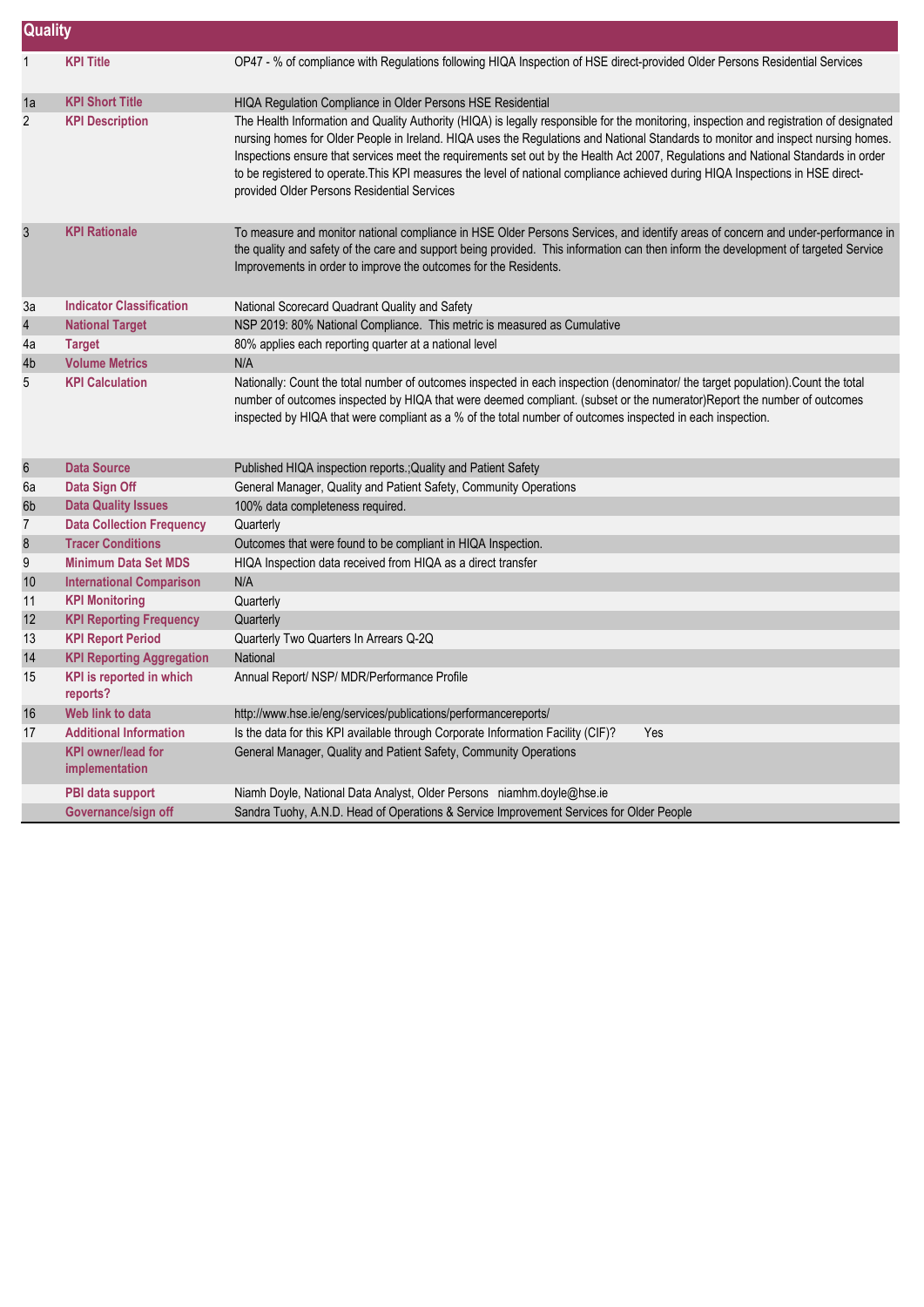|                  | Safeguarding                                |                                                                                                                                                                                                                                                                                                                                                                                                                                                                  |  |  |
|------------------|---------------------------------------------|------------------------------------------------------------------------------------------------------------------------------------------------------------------------------------------------------------------------------------------------------------------------------------------------------------------------------------------------------------------------------------------------------------------------------------------------------------------|--|--|
|                  | <b>KPI Title</b>                            | SC6 - % of Preliminary Screenings for adults aged 65 years and over with an outcome of reasonable grounds for concern that are<br>submitted to the Safeguarding and Protection Teams accompanied by an interim Safeguarding Plan.                                                                                                                                                                                                                                |  |  |
| 1a               | <b>KPI Short Title</b>                      |                                                                                                                                                                                                                                                                                                                                                                                                                                                                  |  |  |
| $\overline{2}$   | <b>KPI Description</b>                      | The Safeguarding Vulnerable Persons at Risk of Abuse - National Policy and Procedures states that a Preliminary Screening must be<br>carried out in all cases where there is a concern of abuse of a vulnerable adult. If this Preliminary Screening indicates that there are<br>reasonable grounds for concern, an interim Safeguarding Plan must be developed and submitted, along with the Preliminary<br>Screening, to the Safeguarding and Protection Team. |  |  |
| $\mathbf{3}$     | <b>KPI Rationale</b>                        | If there are grounds for concern, it is important to have a plan in place to protect the client and prevent recurrence and that the<br>Safeguarding and Protection Team is notified.                                                                                                                                                                                                                                                                             |  |  |
| За               | <b>Indicator Classification</b>             | National Scorecard Quadrant Quality and Safety                                                                                                                                                                                                                                                                                                                                                                                                                   |  |  |
| $\overline{4}$   | <b>National Target</b>                      | 2019 National Service Plan point in time Target: 100%.                                                                                                                                                                                                                                                                                                                                                                                                           |  |  |
| 4a               | <b>Target</b>                               | 100% target applies each quarter                                                                                                                                                                                                                                                                                                                                                                                                                                 |  |  |
| 4b               | <b>Volume Metrics</b>                       |                                                                                                                                                                                                                                                                                                                                                                                                                                                                  |  |  |
| 5                | <b>KPI Calculation</b>                      | Percentage- The demoniator will be the total number of preliminarly screenings submitted within the specficied time frame that had an<br>outcome of reasonable grounds for concern" .The numerator will be the number of preliminary screenings submitted with an interim<br>safeguarding plan.                                                                                                                                                                  |  |  |
| $6\phantom{.}6$  | <b>Data Source</b>                          | Safeguarding and Protection Teams from Preliminary Screening Forms onto a logging sheet. The logging sheet will be submitted by<br>Principal Social Workers (PSW) onto a shared drive accessible to the National Safeguarding Office. National Safeguarding Office to<br><b>BIU via Analyst</b>                                                                                                                                                                  |  |  |
| 6a               | Data Sign Off                               | Tim Hanly                                                                                                                                                                                                                                                                                                                                                                                                                                                        |  |  |
| 6b               | <b>Data Quality Issues</b>                  | <b>No</b>                                                                                                                                                                                                                                                                                                                                                                                                                                                        |  |  |
| 7                | <b>Data Collection Frequency</b>            | Quarterly                                                                                                                                                                                                                                                                                                                                                                                                                                                        |  |  |
| $\boldsymbol{8}$ | <b>Tracer Conditions</b>                    | Logging sheet will be submitted to the National Safeguarding Office                                                                                                                                                                                                                                                                                                                                                                                              |  |  |
| 9                | <b>Minimum Data Set MDS</b>                 | Logging sheet will be submitted to the National Safeguarding Office -                                                                                                                                                                                                                                                                                                                                                                                            |  |  |
| 10               | <b>International Comparison</b>             |                                                                                                                                                                                                                                                                                                                                                                                                                                                                  |  |  |
| 11               | <b>KPI Monitoring</b>                       | Quarterly / Other - give details: Each Principal Social Worker on Safe Guarding and Protection Teams                                                                                                                                                                                                                                                                                                                                                             |  |  |
| 12               | <b>KPI Reporting Frequency</b>              | Quarterly                                                                                                                                                                                                                                                                                                                                                                                                                                                        |  |  |
| 13               | <b>KPI Report Period</b>                    | Quarterly one month in arrears (Q2 data reported in July report)                                                                                                                                                                                                                                                                                                                                                                                                 |  |  |
| 14               | <b>KPI Reporting Aggregation</b>            | National/CHO                                                                                                                                                                                                                                                                                                                                                                                                                                                     |  |  |
| 15               | <b>KPI</b> is reported in which<br>reports? | Annual Report/NSP/Performance Profile/MDR                                                                                                                                                                                                                                                                                                                                                                                                                        |  |  |
| 16               | Web link to data                            | http://www.hse.ie/eng/services/publications/performancereports/                                                                                                                                                                                                                                                                                                                                                                                                  |  |  |
| 17               | <b>Additional Information</b>               | Is the data for this KPI available through Corporate Information Facility (CIF)?<br>Yes                                                                                                                                                                                                                                                                                                                                                                          |  |  |
|                  | <b>KPI owner/lead for</b><br>implementation | Tim Hanly, timg.hanly@hse.ie,                                                                                                                                                                                                                                                                                                                                                                                                                                    |  |  |
|                  | PBI data support                            | Niamh Doyle, National Data Analyst, Older Persons niamhm.doyle@hse.ie                                                                                                                                                                                                                                                                                                                                                                                            |  |  |
|                  | Governance/sign off                         | Sandra Tuohy, A.N.D. Head of Operations & Service Improvement Services for Older People                                                                                                                                                                                                                                                                                                                                                                          |  |  |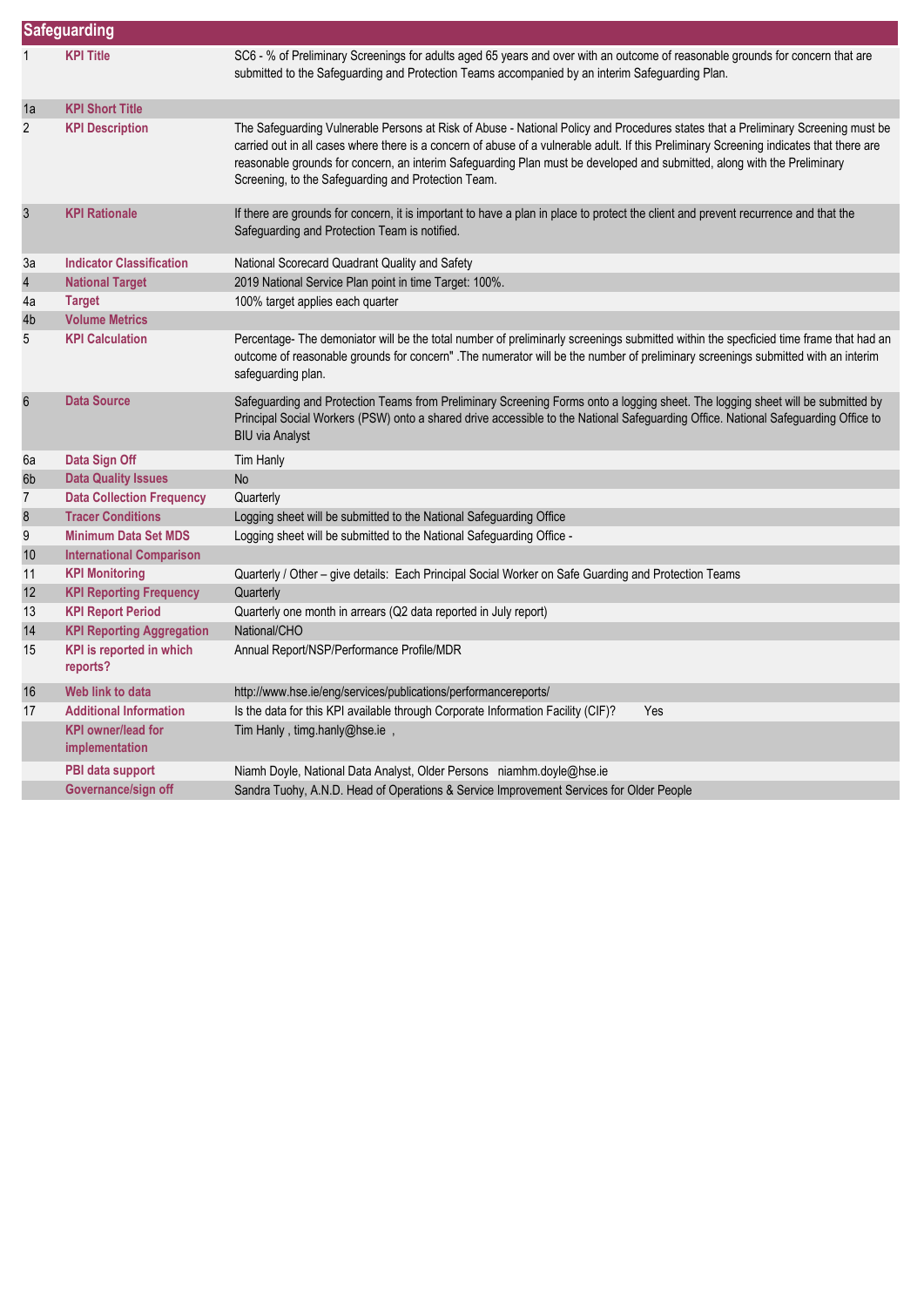|                         | Safeguarding                                |                                                                                                                                                                                                                                                                                                                                                                                                                                                                  |  |
|-------------------------|---------------------------------------------|------------------------------------------------------------------------------------------------------------------------------------------------------------------------------------------------------------------------------------------------------------------------------------------------------------------------------------------------------------------------------------------------------------------------------------------------------------------|--|
| $\mathbf{1}$            | <b>KPI Title</b>                            | SC7 - % of Preliminary Screenings for adults under 65 years with an outcome of reasonable grounds for concern that are submitted to<br>the Safeguarding and Protection Teams accompanied by an interim Safeguarding Plan                                                                                                                                                                                                                                         |  |
| 1a                      | <b>KPI Short Title</b>                      |                                                                                                                                                                                                                                                                                                                                                                                                                                                                  |  |
| $\overline{2}$          | <b>KPI Description</b>                      | The Safeguarding Vulnerable Persons at Risk of Abuse - National Policy and Procedures states that a Preliminary Screening must be<br>carried out in all cases where there is a concern of abuse of a vulnerable adult. If this Preliminary Screening indicates that there are<br>reasonable grounds for concern, an interim Safeguarding Plan must be developed and submitted, along with the Preliminary<br>Screening, to the Safeguarding and Protection Team. |  |
| $\mathfrak{Z}$          | <b>KPI Rationale</b>                        | If there are grounds for concern, it is important to have a plan in place to protect the client and prevent recurrence and that the<br>Safeguarding and Protection Team is notified.                                                                                                                                                                                                                                                                             |  |
| За                      | <b>Indicator Classification</b>             | National Scorecard Quadrant Quality and Safety                                                                                                                                                                                                                                                                                                                                                                                                                   |  |
| $\overline{\mathbf{4}}$ | <b>National Target</b>                      | 2019 National Service Plan point in time target:100%.                                                                                                                                                                                                                                                                                                                                                                                                            |  |
| 4a                      | <b>Target</b>                               | 100% target applies each Quarter                                                                                                                                                                                                                                                                                                                                                                                                                                 |  |
| 4b                      | <b>Volume Metrics</b>                       |                                                                                                                                                                                                                                                                                                                                                                                                                                                                  |  |
| 5                       | <b>KPI Calculation</b>                      | Percentage-The demoniator will be the total number of preliminarly screenings submitted within the specficied time frame that had an<br>outcome of reasonable grounds for concern" .The numerator will be the number of preliminary screenings submitted with an interim<br>safeguarding plan.                                                                                                                                                                   |  |
| $6\phantom{.}6$         | <b>Data Source</b>                          | Safeguarding and Protection Teams from Preliminary Screening Forms onto a logging sheet. The logging sheet will be submitted by<br>Principal Social Workers (PSW) onto a shared drive accessible to the National Safeguarding Office. National Safeguarding Office to<br><b>BIU via Analyst</b>                                                                                                                                                                  |  |
| 6a                      | Data Sign Off                               | Tim Hanly                                                                                                                                                                                                                                                                                                                                                                                                                                                        |  |
| 6b                      | <b>Data Quality Issues</b>                  | <b>No</b>                                                                                                                                                                                                                                                                                                                                                                                                                                                        |  |
| $\overline{7}$          | <b>Data Collection Frequency</b>            | Quarterly                                                                                                                                                                                                                                                                                                                                                                                                                                                        |  |
| $\boldsymbol{8}$        | <b>Tracer Conditions</b>                    | Logging sheet will be submitted to the National Safeguarding Office                                                                                                                                                                                                                                                                                                                                                                                              |  |
| 9                       | <b>Minimum Data Set MDS</b>                 | Logging sheet will be submitted to the National Safeguarding Office -                                                                                                                                                                                                                                                                                                                                                                                            |  |
| 10                      | <b>International Comparison</b>             |                                                                                                                                                                                                                                                                                                                                                                                                                                                                  |  |
| 11                      | <b>KPI Monitoring</b>                       | Quarterly / Other - give details: Each Principal Social Worker on Safe Guarding and Protection Teams                                                                                                                                                                                                                                                                                                                                                             |  |
| 12                      | <b>KPI Reporting Frequency</b>              | Quarterly                                                                                                                                                                                                                                                                                                                                                                                                                                                        |  |
| 13                      | <b>KPI Report Period</b>                    | Quarterly one month in arrears (Q2 data reported in July report)                                                                                                                                                                                                                                                                                                                                                                                                 |  |
| 14                      | <b>KPI Reporting Aggregation</b>            | National/CHO                                                                                                                                                                                                                                                                                                                                                                                                                                                     |  |
| 15                      | <b>KPI</b> is reported in which<br>reports? | Annual Report/NSP/Performance Profile/MDR                                                                                                                                                                                                                                                                                                                                                                                                                        |  |
| 16                      | Web link to data                            | http://www.hse.ie/eng/services/publications/performancereports/                                                                                                                                                                                                                                                                                                                                                                                                  |  |
| 17                      | <b>Additional Information</b>               | Is the data for this KPI available through Corporate Information Facility (CIF)?<br>Yes                                                                                                                                                                                                                                                                                                                                                                          |  |
|                         | <b>KPI owner/lead for</b><br>implementation | Tim Hanly, timg.hanly@hse.ie,                                                                                                                                                                                                                                                                                                                                                                                                                                    |  |
|                         | PBI data support                            | Niamh Doyle, National Data Analyst, Older Persons niamhm.doyle@hse.ie                                                                                                                                                                                                                                                                                                                                                                                            |  |
|                         | Governance/sign off                         | Sandra Tuohy, A.N.D. Head of Operations & Service Improvement Services for Older People                                                                                                                                                                                                                                                                                                                                                                          |  |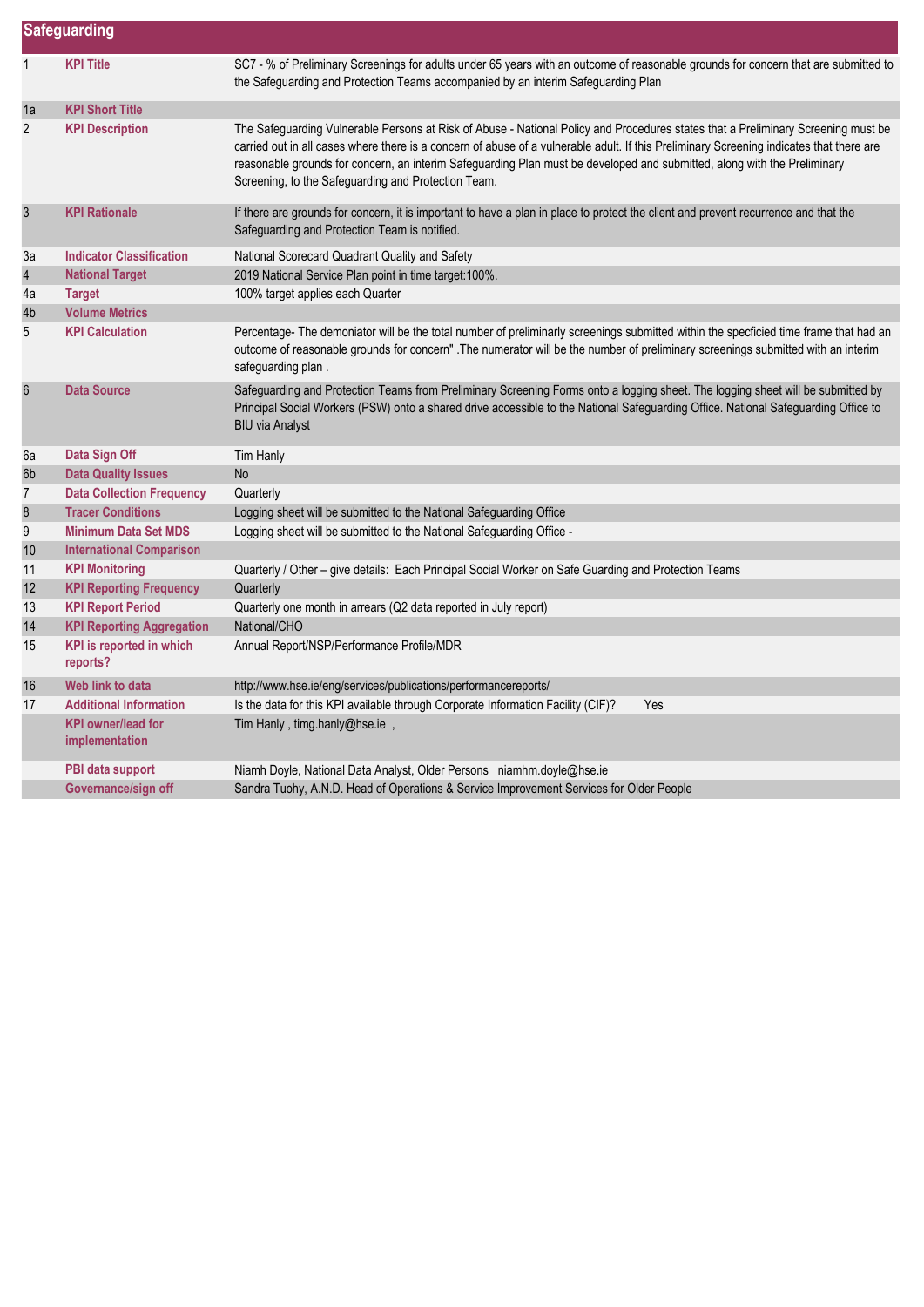|                | <b>Transitional Care</b>                    |                                                                                                                                                                                                                                                                                                                                                                                                                                                                                                                                                                                              |  |  |
|----------------|---------------------------------------------|----------------------------------------------------------------------------------------------------------------------------------------------------------------------------------------------------------------------------------------------------------------------------------------------------------------------------------------------------------------------------------------------------------------------------------------------------------------------------------------------------------------------------------------------------------------------------------------------|--|--|
| $\mathbf{1}$   | <b>KPI Title</b>                            | OP44 - Number of Persons at any given time being supported through Transitional Care in alternative care settings.                                                                                                                                                                                                                                                                                                                                                                                                                                                                           |  |  |
| 1a             | <b>KPI Short Title</b>                      | Number of persons supported through transitional Care                                                                                                                                                                                                                                                                                                                                                                                                                                                                                                                                        |  |  |
| $\overline{2}$ | <b>KPI Description</b>                      | The number of persons discharged from Acute Hospitals and supported in a Transitional Care Bed under Delayed Discharge Funding<br>at a point in time . Transitional Care Bed - A bed provided in a private nursing home under the agreed NTPF rate for patients<br>categorised as a Delayed Discharge patient in an Acute Hospital who requires long stay care and is waiting for NHSS application to be<br>finalised or patient requiring a period of convalesence in private nursing home before returning home up to a period of maximum 4<br>weeks. Clients in Payment at point in time. |  |  |
| $\mathfrak{S}$ | <b>KPI Rationale</b>                        | TCB's facilitate the discharge of delay discharged patients to private nursing homes for patients waiting for NHSS care or who require<br>a period of convalescence and return home.                                                                                                                                                                                                                                                                                                                                                                                                         |  |  |
| 3a             | <b>Indicator Classification</b>             | National Scorecard Quadrant - Access                                                                                                                                                                                                                                                                                                                                                                                                                                                                                                                                                         |  |  |
| $\overline{4}$ | <b>National Target</b>                      | National Service Plan Point in Time National Target 2019 -1,160                                                                                                                                                                                                                                                                                                                                                                                                                                                                                                                              |  |  |
| 4a             | <b>Target</b>                               | Point in Time KPI - 1,160 target applied each month                                                                                                                                                                                                                                                                                                                                                                                                                                                                                                                                          |  |  |
| 4b             | <b>Volume Metrics</b>                       |                                                                                                                                                                                                                                                                                                                                                                                                                                                                                                                                                                                              |  |  |
| 5              | <b>KPI Calculation</b>                      | A count of the number of persons at a point in time on the last working day of the month being supported through transitional care<br>funding in an alternative care settings.                                                                                                                                                                                                                                                                                                                                                                                                               |  |  |
| $\,6$          | <b>Data Source</b>                          | National Transitional Care Office to BIU                                                                                                                                                                                                                                                                                                                                                                                                                                                                                                                                                     |  |  |
| 6a             | Data Sign Off                               | Rachel Fitzgerald                                                                                                                                                                                                                                                                                                                                                                                                                                                                                                                                                                            |  |  |
| 6b             | <b>Data Quality Issues</b>                  | Data quality issues are addressed as they arise.                                                                                                                                                                                                                                                                                                                                                                                                                                                                                                                                             |  |  |
| $\overline{7}$ | <b>Data Collection Frequency</b>            | Monthly                                                                                                                                                                                                                                                                                                                                                                                                                                                                                                                                                                                      |  |  |
| $\bf 8$        | <b>Tracer Conditions</b>                    |                                                                                                                                                                                                                                                                                                                                                                                                                                                                                                                                                                                              |  |  |
| 9              | <b>Minimum Data Set MDS</b>                 | No. of approved applications that meet criteria for scheme.                                                                                                                                                                                                                                                                                                                                                                                                                                                                                                                                  |  |  |
| 10             | <b>International Comparison</b>             | Not applicable                                                                                                                                                                                                                                                                                                                                                                                                                                                                                                                                                                               |  |  |
| 11             | <b>KPI Monitoring</b>                       | Daily                                                                                                                                                                                                                                                                                                                                                                                                                                                                                                                                                                                        |  |  |
| 12             | <b>KPI Reporting Frequency</b>              | Monthly                                                                                                                                                                                                                                                                                                                                                                                                                                                                                                                                                                                      |  |  |
| 13             | <b>KPI Report Period</b>                    | Monthly in arrears (June data reported in July)                                                                                                                                                                                                                                                                                                                                                                                                                                                                                                                                              |  |  |
| 14             | <b>KPI Reporting Aggregation</b>            | National                                                                                                                                                                                                                                                                                                                                                                                                                                                                                                                                                                                     |  |  |
| 15             | KPI is reported in which<br>reports?        | NSP/Annual Report/PerformanceProfile/MDR                                                                                                                                                                                                                                                                                                                                                                                                                                                                                                                                                     |  |  |
| 16             | Web link to data                            | http://www.hse.ie/eng/services/publications/performancereports/                                                                                                                                                                                                                                                                                                                                                                                                                                                                                                                              |  |  |
| 17             | <b>Additional Information</b>               | Is the data for this KPI available through Corporate Information Facility (CIF)?<br>Yes                                                                                                                                                                                                                                                                                                                                                                                                                                                                                                      |  |  |
|                | <b>KPI owner/lead for</b><br>implementation | Rachel Fitzgerald, Rachel.fitzgerald1@hse.ie,                                                                                                                                                                                                                                                                                                                                                                                                                                                                                                                                                |  |  |
|                | PBI data support                            | Niamh Doyle, National Data Analyst, Older Persons niamhm.doyle@hse.ie                                                                                                                                                                                                                                                                                                                                                                                                                                                                                                                        |  |  |
|                | Governance/sign off                         | Sandra Tuohy, A.N.D. - Head of Operations & Service Improvement Services for Older People                                                                                                                                                                                                                                                                                                                                                                                                                                                                                                    |  |  |
|                |                                             |                                                                                                                                                                                                                                                                                                                                                                                                                                                                                                                                                                                              |  |  |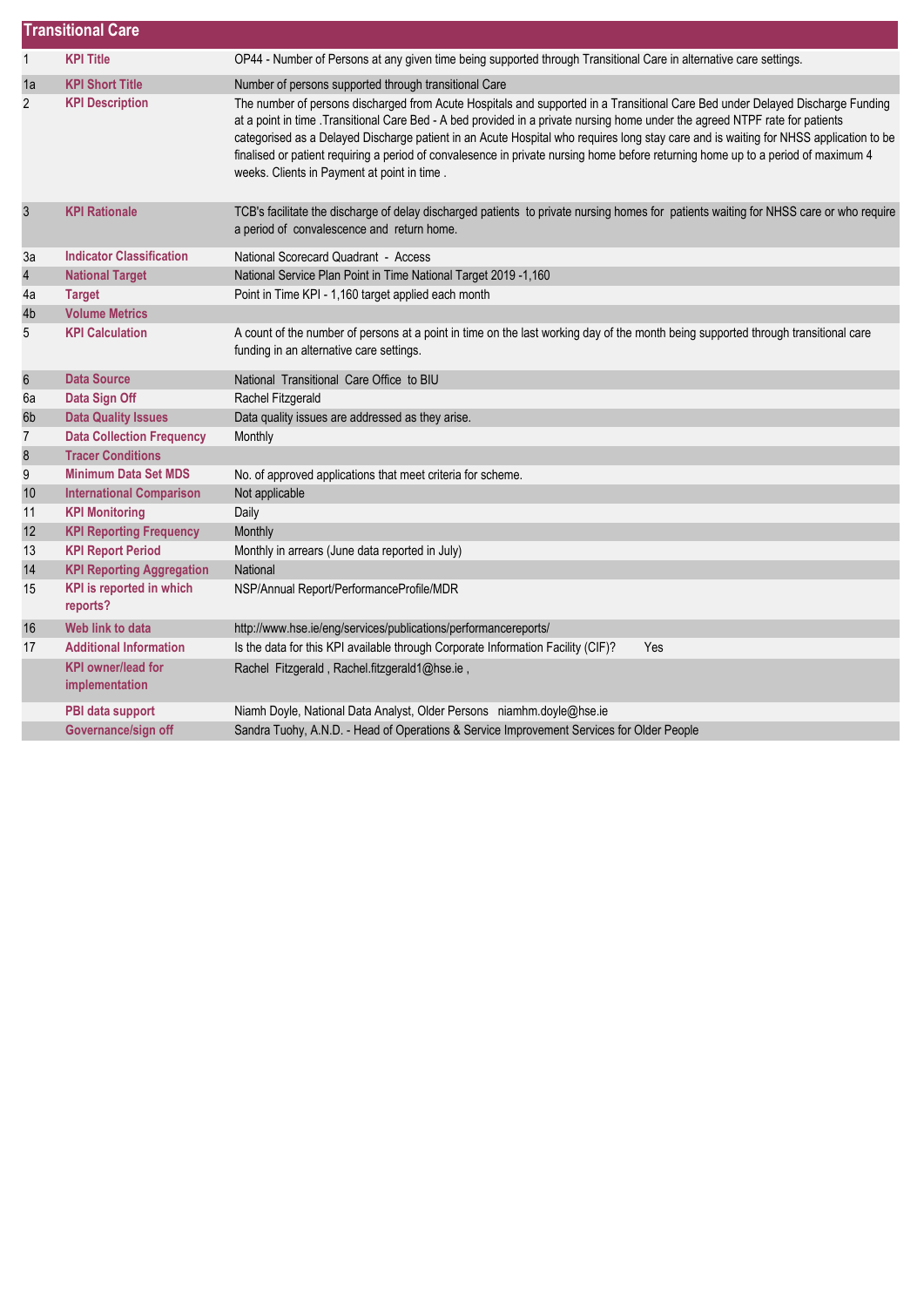|                         | <b>Transitional Care</b>                    |                                                                                                                                                                                                                                                                                                                                                                                                                                                                                            |  |  |  |
|-------------------------|---------------------------------------------|--------------------------------------------------------------------------------------------------------------------------------------------------------------------------------------------------------------------------------------------------------------------------------------------------------------------------------------------------------------------------------------------------------------------------------------------------------------------------------------------|--|--|--|
| $\mathbf{1}$            | <b>KPI Title</b>                            | OP46 - No. of Persons in acute hospitals approved for Transitional Care to move to alternative care settings                                                                                                                                                                                                                                                                                                                                                                               |  |  |  |
| 1a                      | <b>KPI Short Title</b>                      | No. of Persons approved for Transitional Care                                                                                                                                                                                                                                                                                                                                                                                                                                              |  |  |  |
| $\overline{c}$          | <b>KPI Description</b>                      | The number of persons in Acute Hospitals approved for a Transitional Care Bed under Delayed Discharge Funding. Transitional Care<br>Bed - A bed provided in a private nursing home under the agreed NTPF rate for patients categorised as a Delayed Discharge patient<br>in an Acute Hospital who is requires long stay care and is waiting for NHSS application to be finalised or patient requiring a period of<br>convalesence before returning home up to a period of maximum 4 weeks. |  |  |  |
| $\mathfrak{z}$          | <b>KPI Rationale</b>                        | TCB's facilitate the discharge of delayed discharged patients to private nursing homes for patients waiting for NHSS care or who<br>require a period of convalescence and return home                                                                                                                                                                                                                                                                                                      |  |  |  |
| 3a                      | <b>Indicator Classification</b>             | National Scorecard Quadrant - Access                                                                                                                                                                                                                                                                                                                                                                                                                                                       |  |  |  |
| $\overline{\mathbf{r}}$ | <b>National Target</b>                      | National Service Plan Cumulative National Target 2019 - 10,980                                                                                                                                                                                                                                                                                                                                                                                                                             |  |  |  |
| 4a                      | <b>Target</b>                               | January: 1,100, February: 1,100, March: 1,000, April: 780, May: 780, June: 780, July: 780, August: 780, September: 780, October:<br>1,000, November: 1,000, December: 1,100                                                                                                                                                                                                                                                                                                                |  |  |  |
| 4b                      | <b>Volume Metrics</b>                       |                                                                                                                                                                                                                                                                                                                                                                                                                                                                                            |  |  |  |
| 5                       | <b>KPI Calculation</b>                      | A count of the number of people in acute hospitals who were approved for transitional care in order to move to an alternative care<br>setting during the reporting month.                                                                                                                                                                                                                                                                                                                  |  |  |  |
| $\boldsymbol{6}$        | <b>Data Source</b>                          | National Transitional Care Office to BIU                                                                                                                                                                                                                                                                                                                                                                                                                                                   |  |  |  |
| 6a                      | Data Sign Off                               | Rachel Fitzgerald                                                                                                                                                                                                                                                                                                                                                                                                                                                                          |  |  |  |
| 6b                      | <b>Data Quality Issues</b>                  | Data quality issues are addressed as they arise.                                                                                                                                                                                                                                                                                                                                                                                                                                           |  |  |  |
| 7                       | <b>Data Collection Frequency</b>            | Monthly                                                                                                                                                                                                                                                                                                                                                                                                                                                                                    |  |  |  |
| $\bf 8$                 | <b>Tracer Conditions</b>                    |                                                                                                                                                                                                                                                                                                                                                                                                                                                                                            |  |  |  |
| 9                       | <b>Minimum Data Set MDS</b>                 | No. of approved applications that meet criteria for scheme.                                                                                                                                                                                                                                                                                                                                                                                                                                |  |  |  |
| $10$                    | <b>International Comparison</b>             | Not applicable                                                                                                                                                                                                                                                                                                                                                                                                                                                                             |  |  |  |
| 11                      | <b>KPI Monitoring</b>                       | Daily                                                                                                                                                                                                                                                                                                                                                                                                                                                                                      |  |  |  |
| 12                      | <b>KPI Reporting Frequency</b>              | Monthly                                                                                                                                                                                                                                                                                                                                                                                                                                                                                    |  |  |  |
| 13                      | <b>KPI Report Period</b>                    | Monthly in arrears (June data reported in July)                                                                                                                                                                                                                                                                                                                                                                                                                                            |  |  |  |
| 14                      | <b>KPI Reporting Aggregation</b>            | National                                                                                                                                                                                                                                                                                                                                                                                                                                                                                   |  |  |  |
| 15                      | <b>KPI</b> is reported in which<br>reports? | NSP/Annual Report/Performance Profile/MDR                                                                                                                                                                                                                                                                                                                                                                                                                                                  |  |  |  |
| 16                      | Web link to data                            | http://www.hse.ie/eng/services/publications/performancereports/                                                                                                                                                                                                                                                                                                                                                                                                                            |  |  |  |
| 17                      | <b>Additional Information</b>               | Is the data for this KPI available through Corporate Information Facility (CIF)?<br>Yes                                                                                                                                                                                                                                                                                                                                                                                                    |  |  |  |
|                         | <b>KPI owner/lead for</b><br>implementation | Rachel Fitzgerald, Rachel.fitzgerald1@hse.ie,                                                                                                                                                                                                                                                                                                                                                                                                                                              |  |  |  |
|                         | PBI data support                            | Niamh Doyle, National Data Analyst, Older Persons niamhm.doyle@hse.ie                                                                                                                                                                                                                                                                                                                                                                                                                      |  |  |  |
|                         | Governance/sign off                         | Sandra Tuohy, A.N.D. - Head of Operations & Service Improvement Services for Older People                                                                                                                                                                                                                                                                                                                                                                                                  |  |  |  |